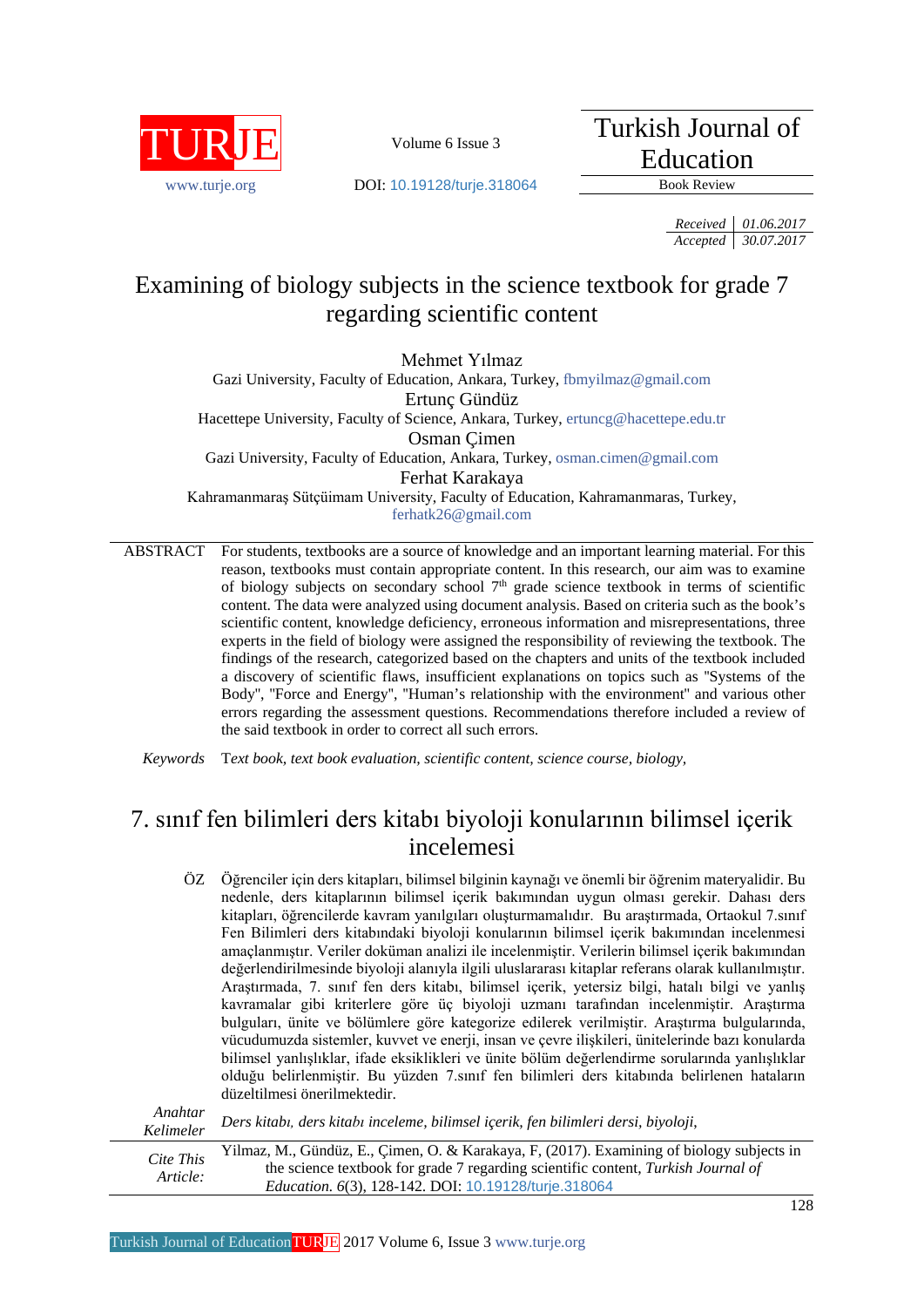### **EXTENDED SUMMARY IN ENGLISH**

The development of technology and information in an integrated manner has led to changes in societal expectations of students produced by today's educational system. A good educational system is expected to produce students who can use various ways to access information and find solutions to the problems they encounter. In order to adequately respond to these expectations, science education has become the cornerstone of almost every educational system in the world. However, results from both national and international examinations reveal that science education in Turkey is not sufficient in responding to today's students' needs. Following this, Demircioğlu and Geban (1996) strongly recommended that studies aiming to increase the academic achievement of the students in primary and high school level in science courses should be conducted. A modern curriculum, effective teaching methods, techniques and materials are needed in science education in order to help improve the performance and the success rate of the students in examinations on science.

Textbooks are an important teaching material in such an educational system. This is because textbooks provide information about the content of the courses in the curriculum to the students and enable them to work according to their learning pace (Toprak, 1993). According to Ellis (1997), textbooks are an important teaching material that teachers use for the execution of their lessons in the correct, systematic and conceptual framework. Textbooks are an instructional material in which 99% of all information is transmitted along with the teacher and the writing board (Alkan, 1996). For this reason, it is very important to have certain criteria and qualifications while preparing a textbook (Wolf ve Schave, 1984; Kelly, 1989; Chiappetta, Fillman and Sethna, 1991; Victory and Kellough, 1997). In Turkey, the Ministry of National Education and the Board of Education and Training have identified four basic criteria to be considered in the review of textbooks.

These criteria are as follows:

a. The content of the textbook must comply with the Constitution and the laws,

b. The textbook's content should be scientifically adequate,

c. The content of the textbook should be beneficial to the education and training program,

d. Visual content designs should support learning, and should conform to the developmental characteristics of the students (MEB TTKB, 2013).

The issue of textbooks and the accuracy of their content have been the subject of numerous researches (e.g. Atıcı, Samancı & Özel, 2007; Aşçı, Özkan & Tekkaya, 2001; Aycan, Kaynar, Türkoguz & Arı, 2002; Çapa, 2000; Çepni, Ayvacı & Keleş, 2001; Çobanoğlu, Şahin & Karakaya, 2009; Esgi, 2005; Gibson, 1996; Gündüz, Yılmaz & Çimen, 2016; Güzel & Adıbelli, 2011; Kearsey & Sheila, 1999; Köse, 2009; Özay & Hasenekoğlu, 2007; Ünsal & Günes, 2002; Ünsal & Günes, 2003a; Ünsal & Günes, 2003b) within the field of education.

In the study by Çapa (2000), it was found that textbooks play an effective role in the misrepresentation of knowledge about photosynthesis among 9th grade students. In a similar study, Aşçı et al. (2001) reported that there are misrepresentations of information about respiration in high school and college textbooks. Equally, Özkan (2001) also confirmed that mistakes in textbooks contributed significantly to misrepresentations of knowledge among 7th grade students. In addition, Cobanoğlu et al. (2009) who examined the 10th grade biology textbook's representation of concepts, problem types, visual materials and assessment techniques, recommended that the textbook should be revised. Further, a study by Gündüz et al. (2016), also reported the presence scientific mistakes, inadequate explanations and mistakes in the units and chapters, as well as the assessment questions of some of the topics contained in the 10th grade biology textbook of the Ministry of National Education.

Meanwhile research has shown that the correction of conceptual misrepresentation among students is more difficult than learning new concepts (Atici et al., 2007). This is why researches aimed at examining the content of textbooks particularly in the field of science and their unit-based assessment questions are very critical. Against this background therefore, the present study examined the scientific content of the  $7<sup>th</sup>$  grade biology textbook used by secondary schools operating directly under the auspices of the Turkish Ministry of National Education. The data were analyzed using document analysis. International books related to the field of biology were used as references for the evaluation of the data in terms of their scientific content. Based on criteria such as the book's scientific content, knowledge deficiency, erroneous information and conceptual misrepresentations, three experts in the field of biology were assigned the responsibility of reviewing the textbook. The findings, categorized according to the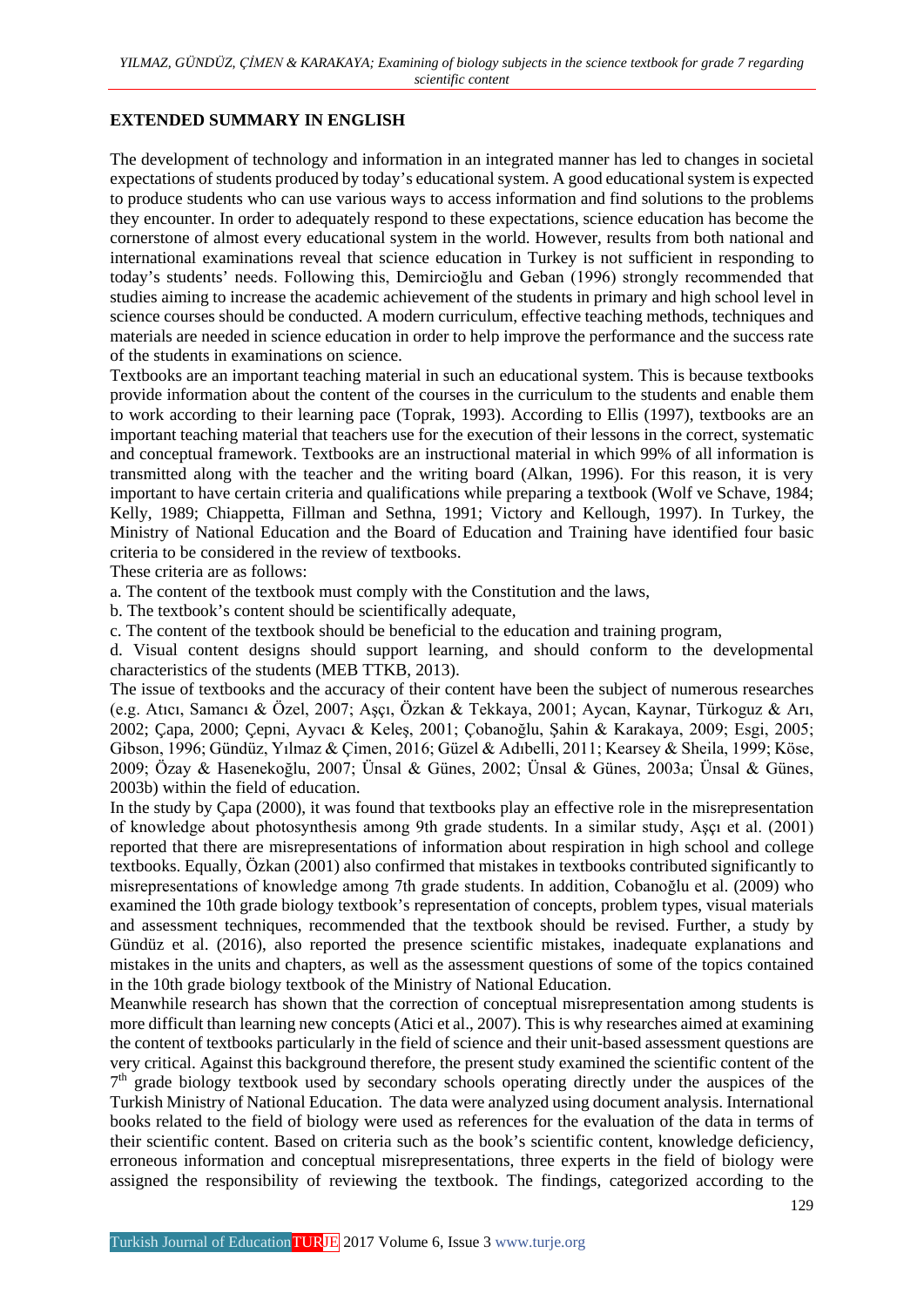chapters and units of the textbook, revealed that the textbook did not only contain scientific flaws but also, insufficient explanations on topics such as ''Systems of the Body'', ''Force and Energy'', ''Human's relationship with the environment'' and various other errors regarding the assessment questions. Recommendations therefore included a review of the said textbook in order to correct all such errors and any other that may be observed. It is also expected that the findings of the research will guide the preparation of future textbooks.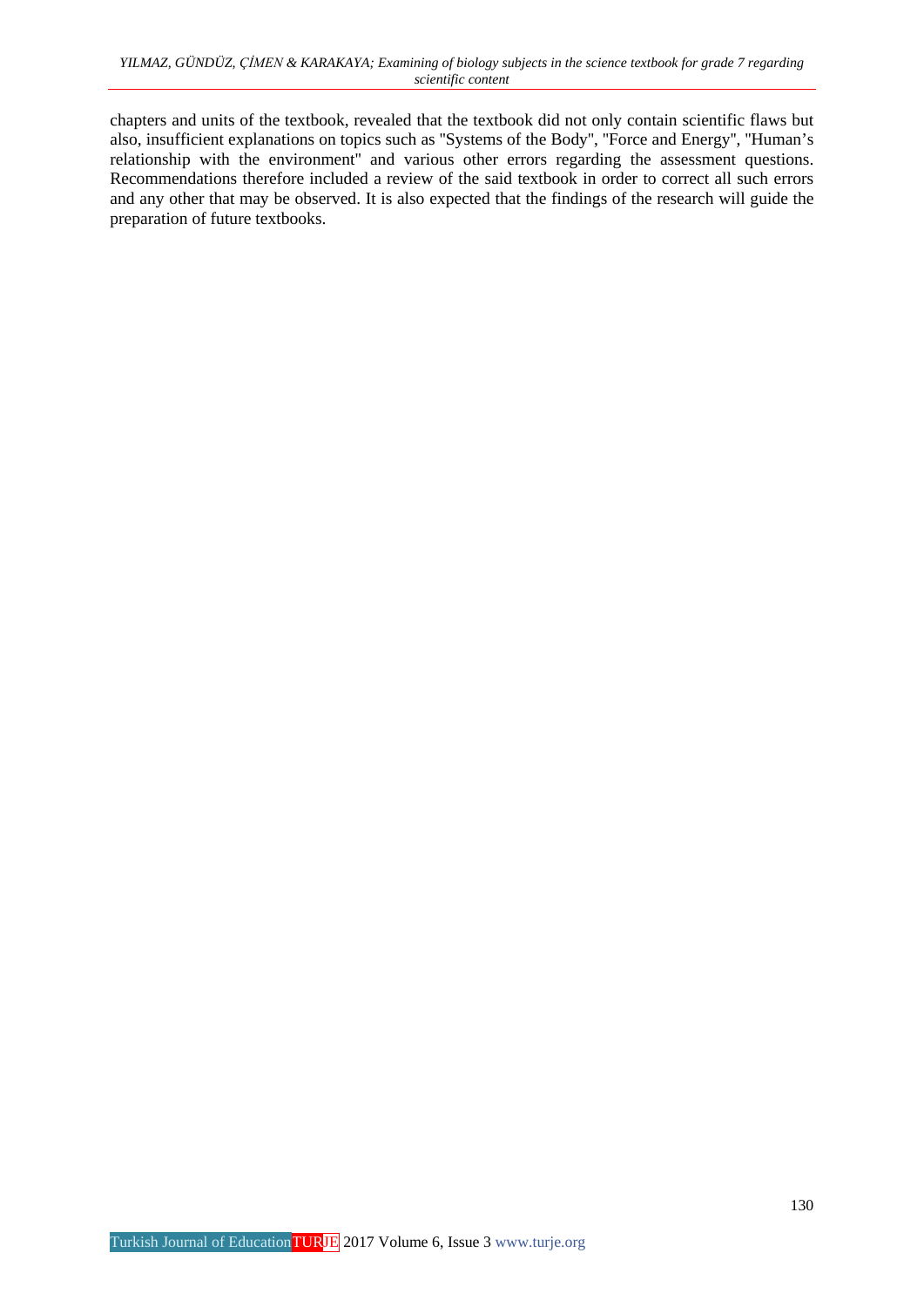# **GİRİŞ**

Bilgi çağının yaşandığı günümüzde, öğrencilerin karşılaştıkları problemlere çözüm üretebilmeleri, 21.yüzyıl becerilerine sahip olmaları ve ülkeleri için gerekli nitelikli insan gücünü oluşturabilmeleri iyi bir eğitim sistemiyle mümkün olacaktır. Artık bireylerin bilgiyi ezberleyerek tek bir kaynaktan almaları istenmemektedir (Karamustafaoğlu, 2006). Teknolojini ve bilginin entegre bir şekilde gelişmesi, eğitim sistemi içerisinde öğrencilerden beklentilerin de değişmesine neden olmuştur. Bilgiye ulaşmaya yollarını kullanabilen, karşılaştıkları sorunlara çözüm üretebilen öğrencilerin yetiştirilmesi günümüz dünyasının beklentilerindendir. Fen bilimleri eğitimi, bu beklentilerin sağlanacağı eğitim sisteminin temel taşlarındandır. Ancak yapılan ulusal ve uluslararası sınav sonuçları Türkiye'de fen bilimleri eğitiminin yeterli düzeyde olmadığı göstermiştir. Elde edilen başarısız sınav sonuçları, ilköğretim ve lise düzeyinde öğrenim gören öğrencilerin fen derslerindeki akademik başarılarının artırılmasına yönelik çalışmalara önem kazandırmıştır (Demircioğlu ve Geban, 1996). Öğrencilerin fen bilimlerine yönelik sınavlarda başarılarının artması için fen bilimleri eğitiminde, çağdaş bir eğitim programı olmalı, etkin öğretim yöntem, teknikleri ve materyalleri kullanılmalıdır.

Öğretim materyallerinden bir olan ders kitapları, eğitim sisteminin vazgeçilmez unsurlarından biridir. Ders kitapları, öğretim programlarındaki derslerin içeriğiyle ilgili bilgileri öğrencilere sunan; pekiştirme, sınava hazırlama, öğrenme hızına uygun çalışma olanak sağlayan bir ders materyali olarak tanımlanmaktadır (Toprak, 1993).Ayrıca ders kitapları, öğretim programlarında yer alan konulara ait bilgileri planlı ve düzenli bir biçimde inceleyip açıklayan, bilgi kaynağı olarak öğrenciyi dersin hedefleri doğrultusunda yönlendiren ve eğiten temel doküman (Ünsal ve Güneş, 2002) olarakta tanımlanmaktadır. Öğretim sürecinde önemli bir parçayı oluşturması hem öğretmenlerin hem de öğrencilerin beklentilerinin olması, ders kitaplarının üstlenmiş olduğu misyonu ortaya koymaktadır (Ogan-Bekiroğlu, 2007). Ellis (1997)'e göre ders kitapları, öğretmenlerin doğru, sistematik ve kavramsal çerçevede derslerinin yürütmeleri için kullandıkları önemli bir öğretim materyalidir. Ders kitapları, öğretmen ve yazı tahtasıyla beraber tüm bilgilerin %99'unun iletildiği bir öğretim materyali olarak değerlendirildiğinde (Alkan, 1996), bu materyallerin hazırlanırken belli kriter ve nitelikleri taşıması oldukça önemlidir (Wolf ve Schave,1984; Kelly,1989; Chiappetta, Fillman ve Sethna, 1991; Victory ve Kellough,1997). Nitekim ülkemizde, Millî Eğitim Bakanlığı, Talim ve Terbiye Kurulu Başkanlığı 14 Ocak 2013 tarih ve 27040 sayılı karar ile taslak ders kitaplarının incelenmesinde değerlendirmeye esas olan dört temel kriter belirtmiştir.

Bu kriterler: a. İçeriğin Anayasa ve kanunlara uygunluğu, b. İçeriğin bilimsel olarak yeterliliği, c. İçeriğin eğitim ve öğretim programının kazanımlarını gerçekleştirme yeterliliği, d. Görsel tasarımın ve içerik tasarımının, öğrenmeyi destekleyecek nitelikte olması ve öğrencilerin gelişim özelliklerine uygun olmalı (MEB TTKB, 2013).

Konu ile ilgili alan yazın incelendiğinde, kurumlarda öğretim materyali olarak kullanılan ders kitapların irdelendiği çalışmaların (Gibson, 1996; Kearsey ve Sheila, 1999; Çapa, 2000; Aşçı, Özkan ve Tekkaya, 2001; Çephi, Ayvacı ve Keleş, 2001; Aycan, Kaynar, Türkoguz ve Arı, 2002; Ünsal ve Günes, 2002; Ünsal ve Günes, 2003a; Ünsal ve Günes, 2003b; Esgi, 2005; Özay ve Hasenekoğlu, 2007; Atıcı, Samancı ve Özel, 2007; Çobanoğlu, Şahin ve Karakaya, 2009; Köse, 2009; Güzel ve Adıbelli, 2011; Yeniterzi ve Işıksal-Bostan,2015; Gündüz, Yılmaz ve Çimen, 2016) olduğu görülmektedir.

Öğrenciler ders kitapları, bilimsel bilginin kaynağı ve bütün bilimlerin kendisinden tecrübe edinilebileceği bir araç olarak görmektedir (Soong ve Yager, 1993). Bu nedenle hazırlanan ders kitaplarının bilimsel içerik bakımından uygun olması ve öğrencilerde kavram yanılgılarını oluşturmaması gerekmektedir (Gündüz ve ark., 2016). Ancak yapılan bazı çalışmalar ders kitaplarında kavram yanılgılarının ve bilimsel olarak yanlış bilgilerin olduğunu göstermiştir.

Çapa (2000) tarafından yapılan çalışmada, 9.sınıf öğrencilerinin fotosentez konusunda kavram yanılgılarının oluşmasında ders kitaplarının etkili olduğunu belirlenmiştir. Benzer bir çalışmada Aşçı ve ark. (2001) solunum konusunda lise ve üniversite kitaplarında kavram yanılgılarının olduğunu belirtmiştir. Özkan (2001) tarafından yapılan araştırma sonucunda, 7. sınıf öğrencilerinde bulunana kavram yanılgılarının sebepleri arasında ders kitaplarında yer alan hatalardan kaynaklandığını belirlenmiştir. Cobanoğlu ve ark (2009) yaptıkları araştırmada 10. Sınıf biyoloji ders kitabını; kavram yanılgıları, sorun tipleri, görsel materyaller ve ölçme değerlendirme teknikleri bakımından incelemiş ve ders kitabının revize edilmesi gerektiğini belirlemiştir. Gündüz ve ark. (2016) tarafından çalışma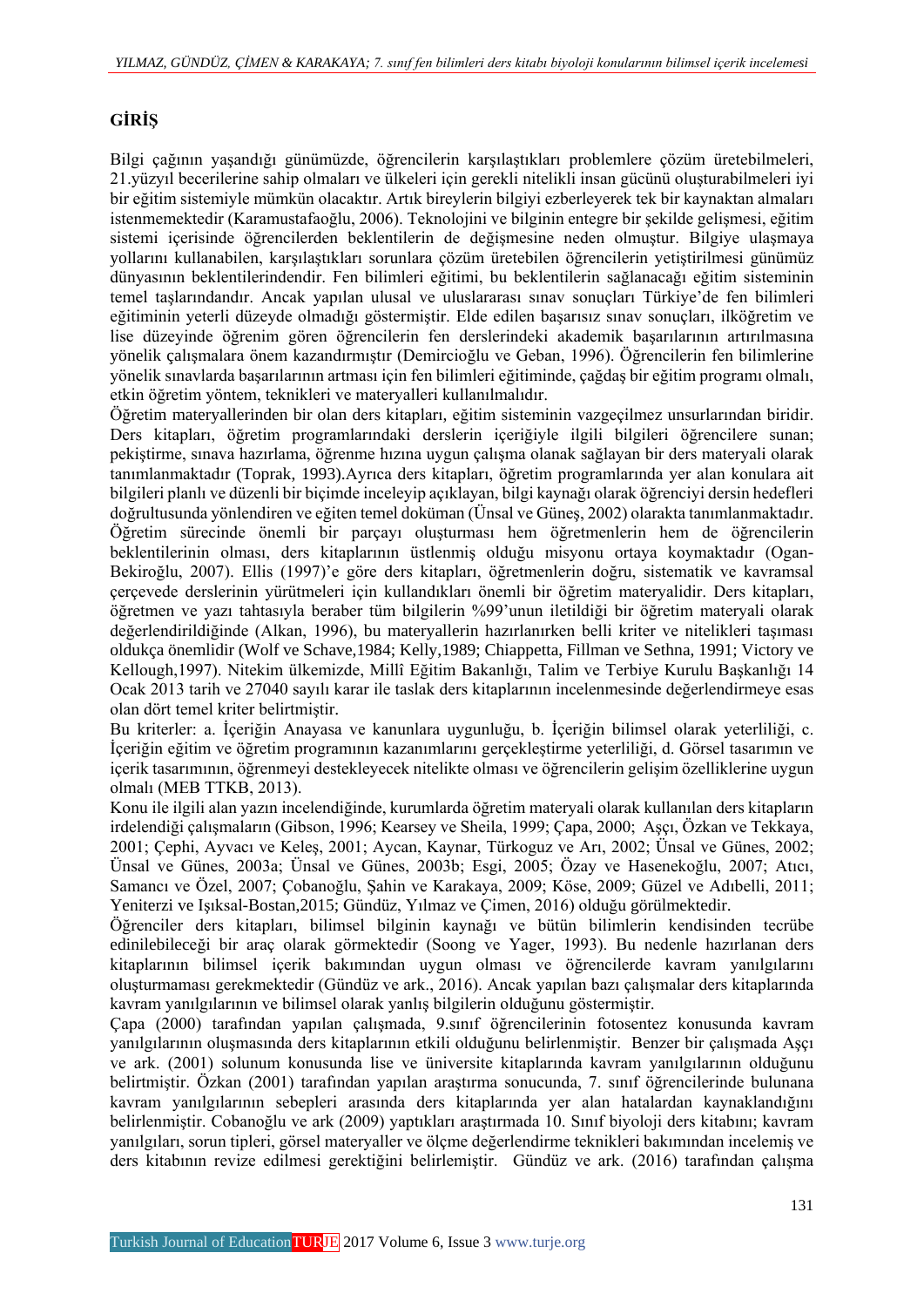sonucunda, MEB 10.sınıf Biyoloji ders kitabında yer alan bazı konularda bilimsel yanlışlıklar, ifade eksiklikleri ve ünite bölüm değerlendirme sorularında yanlışlıklar olduğu belirlenmiştir.

Kavramların tanımlamasında yapılan hatalar öğrencilerde düzeltilmesi zor olan kavram yanılgılarına neden olmaktadır (Atıcı ve ark., 2007). Araştırmalar, öğrencilerde oluşan kavram yanılgılarının giderilmesinin yeni kavramlar öğrenilmesinden daha zor olduğunu göstermiştir (Atıcı ve ark., 2007). Bu nedenle, yapılan çalışmalar ders kitaplarında yer alan kavram yanılgılarının, bilimsel açıdan yanlış verilmiş kavramların, bilgilerin ve soruların tespit edilmesinin gerektiğini göstermiştir. Eğer fen bilimleri ders kitaplarında yer alan yanlış kavramların ortaya çıkartılmazsa, öğrenciler çevrelerinde olan olayları, sahip oldukları yanlış kavram ve kavram yanılgıları çerçevesinde açıklamaya çalışacaklardır (Büyükkasap ve Samancı, 1998). Ayrıca hatalı bilgilerin öğretilmesi ilerleyen eğitim hayatlarında öğrencilerde düzeltilmesi zor kavramsal yanılgıların oluşmasına neden olacaktır. Ancak alanyazın incelendiğinde ortaokul 7.sınıf fen bilimleri ders kitaplarında yer alan konuların bilimsel içerik bakımından incelenmediği belirlenmiştir. Bu noktadan hareketle araştırmadan elde edilen bulguların hem varolan ders kitaplarının bilimsel içerik bakımından düzenlenmesine hem de yeni hazırlanacak olan temel ders kitabı çalışmalarına ışık tutması beklenmektedir.

#### **Araştırmanın amacı**

Bu araştırmada, Ortaokul 7.sınıf Fen Bilimleri ders kitabında yer alan biyoloji konularının bilimsel içerik bakımından incelenmesi ve 7. sınıf fen bilimleri ders kitabında yer alan konularda belirlenen bilimsel içerik bakımından yanlışların düzeltilmesi amaçlanmıştır.

# **YÖNTEM**

### **Araştırmanın Modeli**

Ortaokul 7.sınıf Fen Bilimleri Ders Kitabının bilimsel içeriğinin doküman analizi yapılmıştır.

### **Evren ve Örneklem**

Çalışmanın örneklemini Talim ve Terbiye Kurulu Başkanlığı'nın 30.11.2015 tarih ve 92 sayılı (ekli listenin 125'inci sırasında) kararıyla 2016-2017 öğretim yılından itibaren 5 (beş) yıl süreyle ders kitabı olarak kabul edilen MEB Ortaokul 7. Sınıf Fen Bilimleri Ders Kitabı oluşturmaktadır. Kitapta biyoloji alanı kapsamında iki ünite yer almaktadır: 1. Vücudumuzdaki Sistemler, 2. İnsan ve Çevre İlişkileri. Ayrıca Kuvvet ve Hareket Ünitesinde yer alan balıklar ve basınç ilişkisine ait örnek te incelenmiştir.

#### **Verilerin Analizi**

MEB Ortaokul 7. Sınıf Fen Bilimleri Ders Kitabı'nda yer alan biyoloji alanıyla ilgili iki ünite bilimsel içerik bakımından üç alan uzmanı tarafından doküman analizi yapılarak incelenmiştir. Bilimsel içeriğin değerlendirilmesinde Dünya genelinde yaygın olarak kullanılan ve kabul gören güncel Campbell Biyoloji (Reece, Urry,Cain, Wasserman, Minorsky ve Jackson, 2013), Yaşam Biyoloji Bilimi (Sadava, Hillis, Heller ve Berenbaum 2014), Deniz Yaşamı Biyolojisine Giriş (Morrissey ve Sumich, 2016), Guyton ve Hall Tıbbi Fizyoloji (Hall, 2017), Elements of Ecology (Smith veSmith, 2009), Ekolojinin Temel İlkeleri (Odum ve Barret, 2008), Ecology (Krebs, 2009), Biological Science (Freeman, 2011), Campbell Essential Biology (Simon, Dickey, Hogan ve Reece, 2017), Ecology Concepts and Appications (Molles, 2005), Introduction to Environmental Engineering (Davis ve Cornwell, 2008), Life on Earth (Audesirk, Audesirk ve Byers, 2006), Raven Bitki Biyolojisi (Eichorn ve Evert, 2016), Bitki Fizyolojisi (Teiz ve Zeiger, 2007), Natural Resource Conservation (Chiras ve Reganold, 2005) ve İnsan Anatomisi ve Fizyolojisine Giriş (Solomon, 2003) eserleri bilimsel kaynak olarak kullanılmıştır. Bir ifadenin neden hatalı olduğu, bu eserlerdeki ilgili konular incelenerek doğru şekliyle birlikte açıklanmıştır. İnceleme sonucunda tespit edilen bilimsel hatalar ve hatalarla ilgili açıklamalar eserlerdeki sayfa numaralarıyla birlikte her ünite için hazırlanan tablolarda verilmiştir.

# **BULGULAR**

Bu bölümde araştırmada ulaşılan bulgular sunulmuştur. Araştırmada, Ortaokul 7.sınıf Fen Bilimleri ders kitabında ''Vücudumuzdaki Sistemler Ünitesi'' incelenmiş ve elde edilen bulgular Tablo 1'de verilmiştir.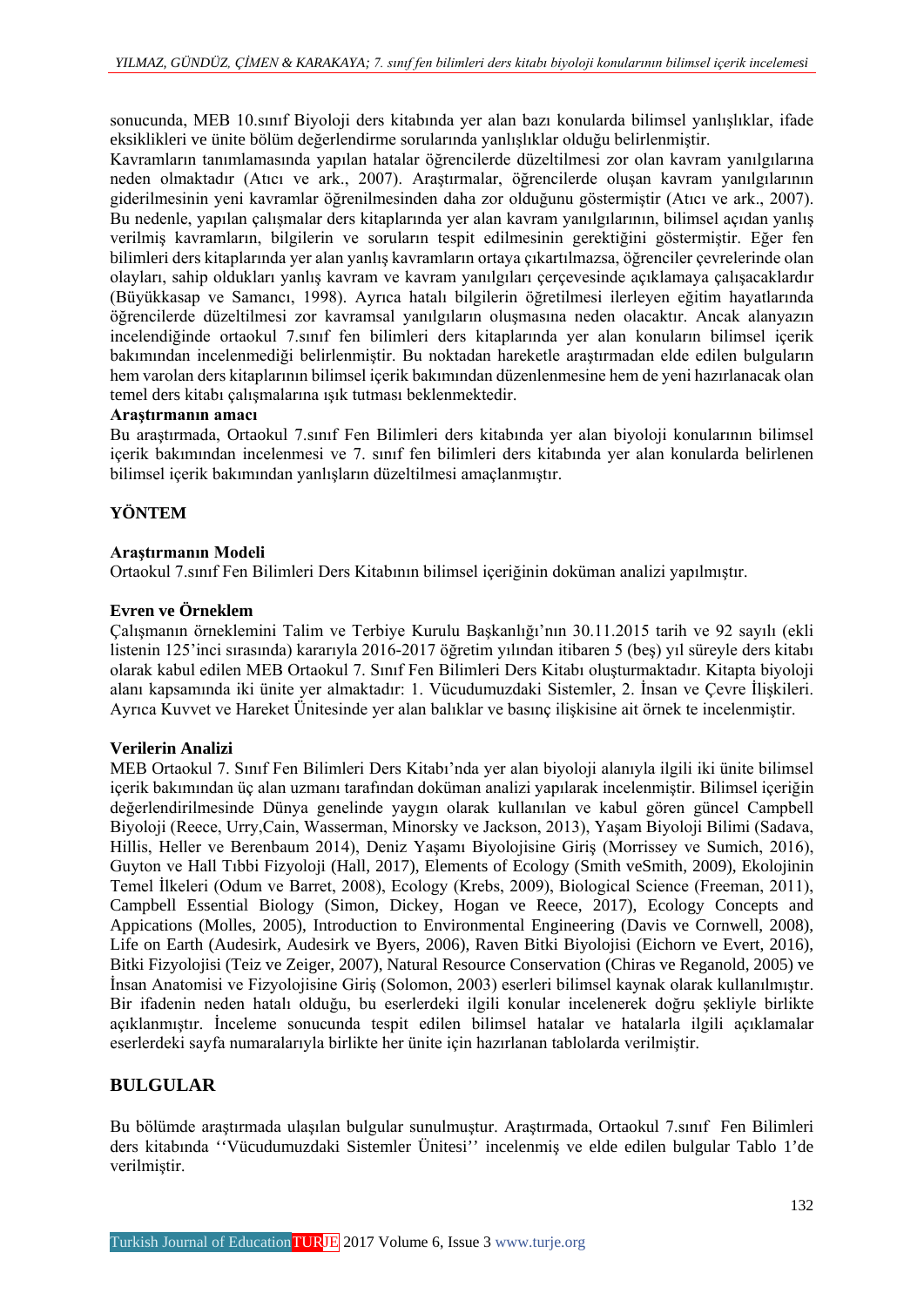| Sayfa<br>N <sub>0</sub> | Hatalı veya Tartışmalı İfade                                                                                                                                                                                                                                       | Doğru Açıklama                                                                                                                                                                                                                                                                                                                                                                                                                                                                                                                                                                                                                                                                                                                                                                    |
|-------------------------|--------------------------------------------------------------------------------------------------------------------------------------------------------------------------------------------------------------------------------------------------------------------|-----------------------------------------------------------------------------------------------------------------------------------------------------------------------------------------------------------------------------------------------------------------------------------------------------------------------------------------------------------------------------------------------------------------------------------------------------------------------------------------------------------------------------------------------------------------------------------------------------------------------------------------------------------------------------------------------------------------------------------------------------------------------------------|
| 13                      | Kalın bağırsak: Besinlerin<br>içerisindeki vitamin, su ve<br>mineraller sindirime<br>uğramadan burada emilerek<br>kana geçer.                                                                                                                                      | Amino asitler, küçük peptidler, vitaminler ve çoğu glukoz<br>molekülünün yer aldığı diğer besin maddeleri, derişim eğimlerine<br>karşı olarak villustaki epitel hücrelerinin içerisine pompalanır<br>(Reece vd, 2013: s.888). Kalın bağırsak içerisine giren kimüs<br>içerisindeki kullanılabilir besin maddelerinin çoğu alınmıştır;<br>fakat çok miktarda su ve inorganik iyonları içerir. Su ve iyonlar,<br>kalın bağırsakta emilir (Sadava vd. 2014: s.1083).<br>Vitaminlerin emiliminin kalın bağırsakta olduğunun kabul<br>edilmiş olması öğrencilerde kavram yanılgılarına neden olabilir.                                                                                                                                                                                 |
| 14                      | Yağların fiziksel sindirimi<br>ince bağırsaklarda başlar.                                                                                                                                                                                                          | Mekanik sindirim, farklı şekillerdeki dişlerin kesme, parçalama<br>ve ezme işlevleri sonucunda besinin yüzey alanının genişletilmesi<br>ve daha küçük parçalarına ayrılması ile başlar (Reece vd, 2013:<br>s.883). Sindirim çoğunlukla çiğneme gibi mekanik bir süreçle<br>başlar. Mekanik sindirim, besini daha küçük parçalarına ayırarak,<br>enzimlerin kimyasal sindirimine hazır hale getirir (Simon vd,<br>2017: s.477). Safra tuzları, yağ damlacıklarının birbirine<br>yapışmasını önleyerek yüzeyini genişletir (Sadava vd. 2014:<br>s.1082). Kitaptaki algı ince bağırsakta safranın yağlar üzerindeki<br>fiziksel etkisi üzerinedir. Oysa açıklamalarda görüldüğü gibi<br>bütün besinler ağızda ve sindirim kanalının her yerinde mekanik<br>etkiye maruz kalmaktadır. |
| 15                      | "Yutak: Besinler değişime<br>uğramaz. Yemek borusu:<br>Besinler değişime uğramaz."                                                                                                                                                                                 | Kitabın bu sayfasında sadece ağız, mide ve ince bağırsakta<br>fiziksel sindirimin olduğu kabul edilmiştir.<br>Mekanik faaliyet, besinleri sindirim kanalı boyunca hareket ettirir<br>ve sindirime yardım eder. Bir lokma yemek borusuna girer<br>girmez, hem yer çekimi sayesinde ve hem de peristalsis adı<br>verilen kas kasılma dalgaları sayesinde mideye doğru hareket<br>ettirilir. Bu şekildeki peristalsis, besini sindirim kanalı boyunca<br>ağızdan anüse doğru hareket ettirir (Sadava vd, 2014: s.1078).<br>Yemek borusu boyunca çok sayıda basit ve bileşik muköz bezler<br>bulunur. Bu salgılar esas olarak yutma sırasında kayganlaştırmayı<br>sağlar (Hall, 2017: s.809 ve 821).                                                                                  |
| $15 - 16$               | Midede salgılanan mide öz<br>suyundaki enzimler,<br>proteinlerin kimyasal<br>sindirimini başlatır.<br>Midede bulunan bazı enzimler<br>proteinlerin kimyasal<br>sindirimini başlatır.                                                                               | Kitaptaki ifadelerde midede proteinlerin sindiriminde çok sayıda<br>enzimin işlev gördüğü algısı bulunmaktadır.<br>Midede proteinlerin sindirimi pepsin enzimi tarafından<br>gerçekleştirilir. Midenin şef hücreleri tarafından üretilen<br>pepsinojen ile parietal hücreleri tarafından üretilen HCl, mide<br>boşluğuna salgılanır. HCl, pepsinojeni pepsine dönüştürür (Reece<br>vd., 2013: s.885; Simon vd., s.480; Sadava vd., 1083; Hickman<br>vd., 2016: s.701).                                                                                                                                                                                                                                                                                                            |
| 16                      | Yağ damlacıkları, pankreas öz<br>suyundaki bir enzim aracılığı<br>ile kimyasal sindirime uğrar.<br>Yağ asitleri ve gliserole kadar<br>parçalanır. Bu parçalar ince<br>bağırsaklarda emilerek kana<br>karışır. İhtiyaç duyulan yapıya<br>kan aracılığı ile taşınır. | "Yağlar ince bağırsaklardan emilerek kana karışır" ifadesi<br>bilimsel olarak hatalıdır. 6. Sınıf konularında lenf dolaşımı<br>bilindiği için yağların ince bağırsaktan lenf sistemine emildiği<br>belirtilmelidir. Çoğu besin maddesinin bağırsağı terk etmesi kan<br>yoluyla olursa da yağ sindiriminin bazı ürünleri (trigliseritler)<br>farklı bir yol izler (Reece vd., 2013: s.888). Yağ damlacıkları,<br>lakteallerden lenf sistemine girer ve sonunda göğüs kanalı yoluyla<br>kan dolaşımına geçer (Hickman vd., 2016: s. 704). Yağ asitleri ve<br>monogliseritler epitel hücrelerine girdikten sonra, yeniden<br>trigliseritleri oluştururlar ve esas olarak şilomikronların içinde<br>taşınarak göğüs lenf kanalı yoluyla dolaşıma dökülürler (Hall,<br>2017: s.841).   |

#### Tablo 1. *Vücudumuzdaki sistemler ünitesinde belirlenen bilimsel hatalar*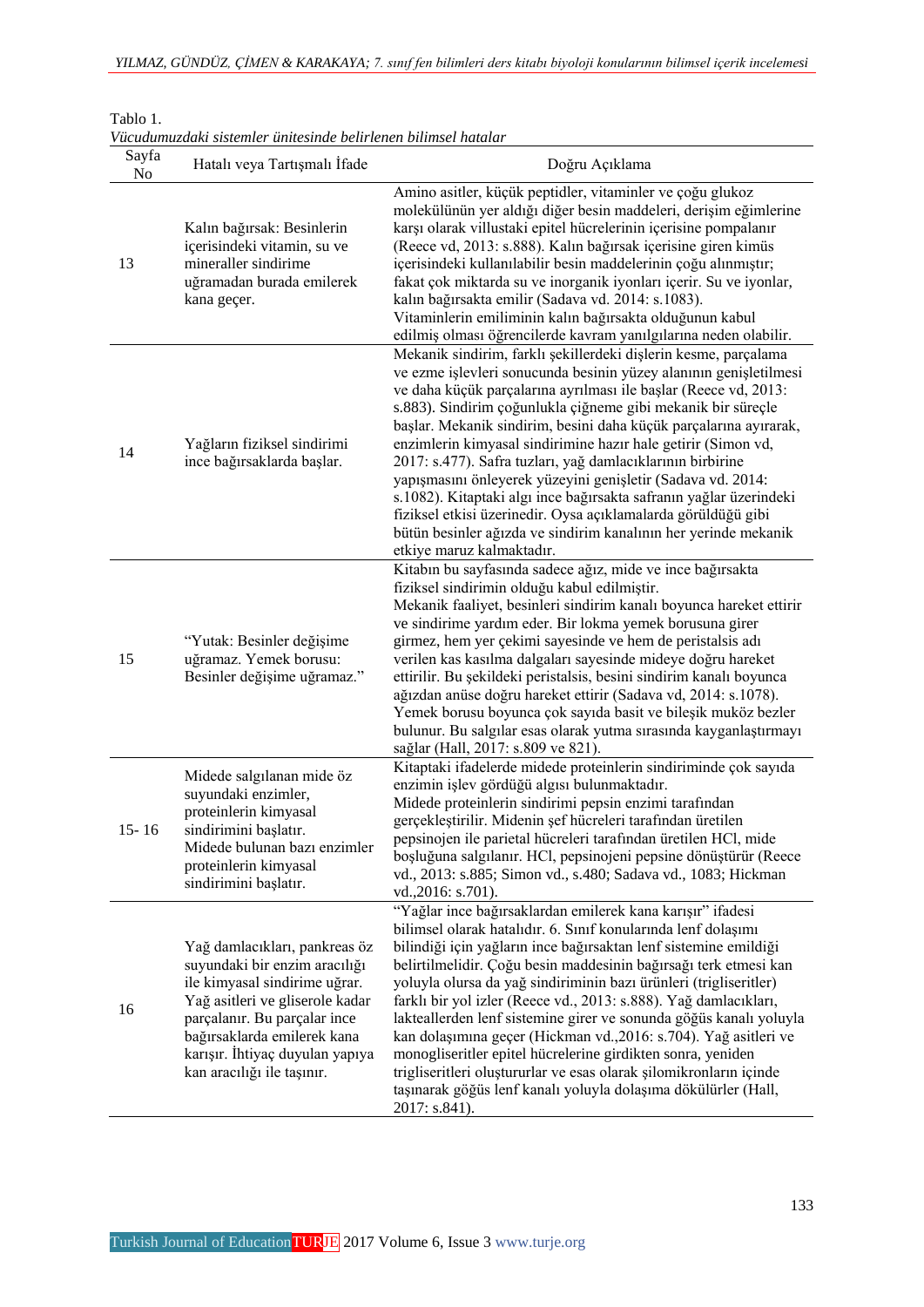| 20 | "Besinlerin sindirilmesiyle<br>vücutta birtakım atık maddeler<br>oluşturulur. Bu atık maddeler<br>boşaltım sistemini oluşturan<br>yapı ve organlarca vücuttan<br>uzaklaştırılır." | Besinlerin sindirilmeyen ve emilimi yapılmayan kısmı dışkıyı<br>oluşturur (Reece vd., 2013: s.889). Kalın bağırsak, sindirilememiş<br>kalıntıları bir araya getirir ve suyu geriye emerek katı veya yarı<br>katı dışkıyı oluşturur; dışkı, dışkılama yoluyla vücuttan<br>uzaklaştırılır (Hickman vd., 2016: s.704). Dışkı oluşumu ve<br>dışkılama bir boşaltım değildir. Bu öğrencide kavram yanılgısına<br>yol açar.<br>Boşaltım, hücrelerde oluşan metabolik atıkları (üre, karbon<br>dioksit gibi) uzaklaştırarak, doku sıvısının hacmini ve bileşimini<br>belirli sınırlar içerisinde tutar (Sadava vd., 1039, 1091-1094;<br>Hickman vd., 2016: s.659).                                                                                                                                                                                                                                                                                                                                                                                                                                                                                                                                                                                                                                                                                                                                                                                                                                                                                                                                                     |
|----|-----------------------------------------------------------------------------------------------------------------------------------------------------------------------------------|-----------------------------------------------------------------------------------------------------------------------------------------------------------------------------------------------------------------------------------------------------------------------------------------------------------------------------------------------------------------------------------------------------------------------------------------------------------------------------------------------------------------------------------------------------------------------------------------------------------------------------------------------------------------------------------------------------------------------------------------------------------------------------------------------------------------------------------------------------------------------------------------------------------------------------------------------------------------------------------------------------------------------------------------------------------------------------------------------------------------------------------------------------------------------------------------------------------------------------------------------------------------------------------------------------------------------------------------------------------------------------------------------------------------------------------------------------------------------------------------------------------------------------------------------------------------------------------------------------------------|
| 21 | "Karaciğer, proteinlerin<br>sindirimi ile oluşan zararlı bir<br>maddeyi daha az zararlı olan<br>üreye çevirir."                                                                   | Proteinlerin sindirimi sonucu amino asitler oluşur. Amino asitler<br>zararlı değildir. Bu ifadede azotlu metabolik atıklar anlatılmak<br>istenmiş, ancak bu haliyle yanlış anlama ve öğrenmelere neden<br>olacağı düşünülmektedir.<br>Amino asitler hücrede enerji elde etmede yakıt olarak<br>kullanıldığında metabolik olarak amonyak oluşur (Sadava vd.,<br>2014: s.1095). Omurgalı karaciğerinde üretilen üre, amonyakla<br>karbon dioksiti birleştiren bir metabolik döngünün ürünüdür<br>(Reece vd., 2013: s.958; Hall, 2017: s.879).                                                                                                                                                                                                                                                                                                                                                                                                                                                                                                                                                                                                                                                                                                                                                                                                                                                                                                                                                                                                                                                                     |
| 27 | Şekil. Çevresel sinir sistemi.<br>Beyincik<br>Cevresei<br>sinirler                                                                                                                | Omurgalı çevresel sinir sisteminin çıktı bileşenleri iki işlevsel<br>birime ayrılır: motor sistem ve otonom sinir sistemi. Otonom sinir<br>sistemi, düz kasları, kalp kaslarını ve bazı sistemlerin bezlerini<br>kontrol ederek iç ortamı düzenler. Otonom sinir sistemi, birçok<br>vücut organı üzerinde birbiriyle ters etkiye sahip iki grup<br>nörondan oluşur. Parasempatik olarak adlandırılan bir grup,<br>vücuda enerji sağlayan ve depolatan etkinlikleri ("dinlen ve<br>sindir") tetikler. Otonom sinir sistemindeki diğer grup olan<br>sempatik sistem, tersi etkiyle, vücudu dövüşme veya kaçma<br>("savaş veya kaç") gibi yoğun enerji harcatan etkinliklere<br>hazırlar. Motor sistemin nörönları, başlıca dış uyartılara tepki<br>olarak iskelet kaslarına uyarı taşırlar (Simon vd., 2017: s.582).<br>İnsanda beyinden 12, omurilikten (boyun, sırt, bel, sağrı ve<br>kuyruk kısımlarından) ise toplam 31 çift sinir çıkar (Solomon,<br>2003: s.109-111).<br>Şekilde çevresel sinir sistemine ait sinirlerin sadece beyin ve<br>omuriliğin son (kuyruk) kısmından çıktığı gösterilmiştir.<br>Öğrencide yanlış anlamalara neden olmamak için omuriliğin<br>diğer kısımlarından da sinirlerin çıktığının gösterilmesi ayrıca bir<br>organı iki farklı şekilde etkileyen sinirlerin (sempatik ve<br>parasempatik) şeklin sağ ve sol tarafına çizilerek verilmesi uygun<br>olacaktır. Şekilde beyinden çıkan bir sinirin hem göze hem de<br>tükrük bezlerine gittiği görülmektedir. Gerçekte böyle bir sinir<br>yoktur. MEB 7.sınıf düzeyinde de olsa şekiller bilimsel doğruları<br>yansıtmalıdır. |
| 28 | Şekil. Reseptörler ile alınan<br>uyartının beyne taşınması                                                                                                                        | Bu şekilde beyin olarak vurgulanan yer talamus veya orta beyin<br>olarak düşünülebilir. Beyin; ön, orta ve arka beyin gibi<br>kısımlardan oluşmaktadır (Reece vd., 2013: s.1068). Şekilde el<br>parmağına raptiye batması ve ele kuş tüyü dokundurulması<br>anlatılmaktadır. Dokunma hissinin ve acının değerlendirildiği<br>merkezler beyin kabuğunda (serebral korteks) bulunur. Dolayısı<br>ile bu gösterim öğrencilerde hem beynin algılanmasında hem de<br>dokunma ve acı duyusunun değerlendirildiği yer ile ilgili yanlış<br>anlamalara neden olabilir. Beyin kabuğu (serebral korteks,<br>algılama, istemli hareketler ve öğrenme için elzemdir.                                                                                                                                                                                                                                                                                                                                                                                                                                                                                                                                                                                                                                                                                                                                                                                                                                                                                                                                                        |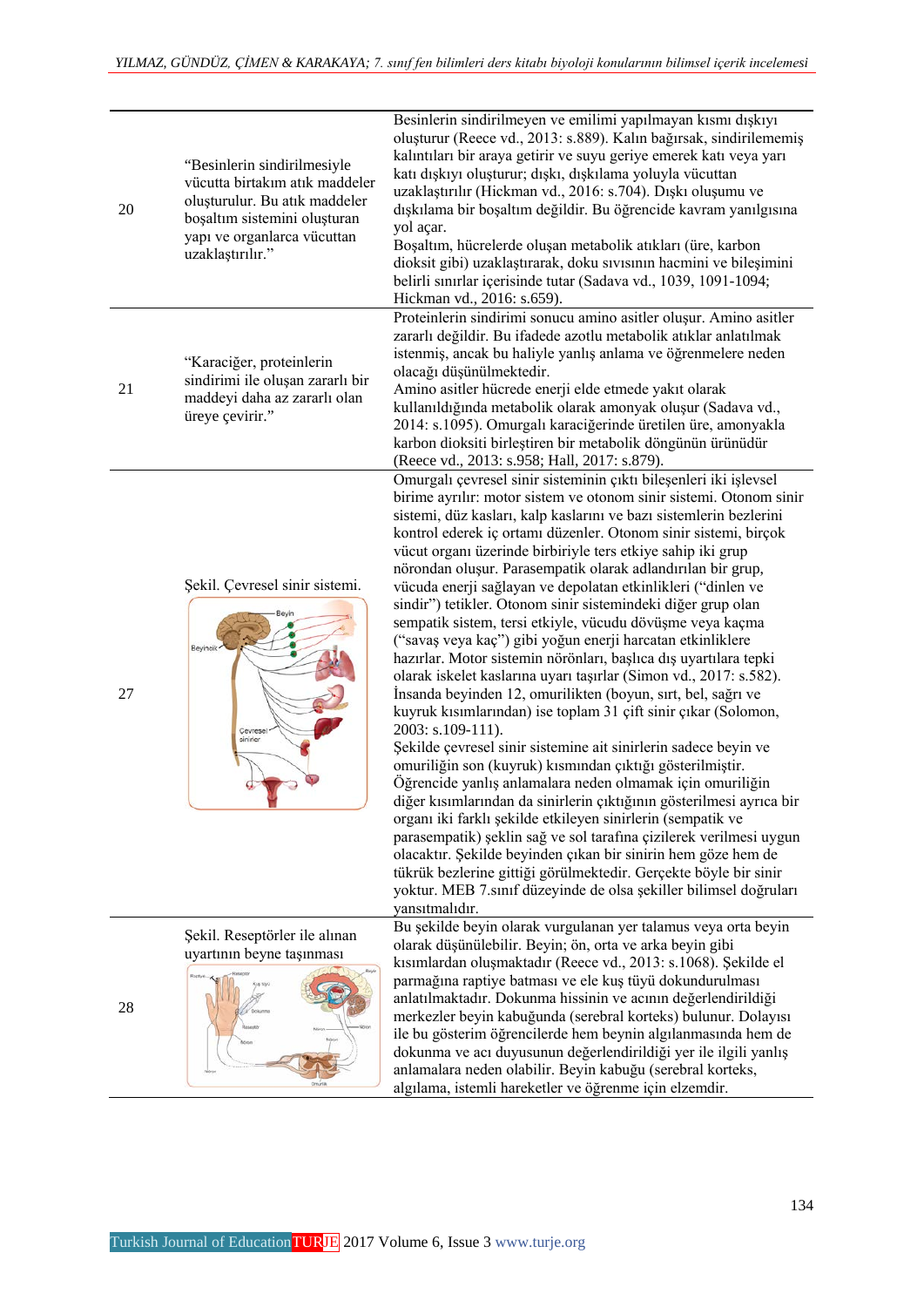| 28        | Sicak bir maddeye<br>dokunduğumuzda,<br>derimizdeki reseptörler acı<br>hissini alır. Sinirler uyarıyı<br>omuriliğe iletir. Omurilik,<br>kaslarımızın kasılarak elimizin<br>çekilmesini sağlar. | Refleks; bir uyarıya karşı verilen otomatik cevap (Reece vd.,<br>2013: s. 1064) veya beynin katılımı olmaksızın duyu sinirleriyle<br>gelen bilgilerin omurilik kordonunda motor sinirlere çevrilmesi<br>olayı (Sadava vd., 2014: s. 988) olarak tanımlanabilir.<br>Kitapta tanımlanan olayın refleks olabilmesi için uyaranın bilinç<br>dışı algılanması, örneğin sıcak bir sıvının aniden ele dökülmesi<br>sonucu elin bilinç dışı çekilmesi gerekir.<br>"Sıcak bir maddeye dokunduğumuzda, derimizdeki reseptörler acı<br>hissini alır." ifadesi bilimsel olarak yanlıştır. Acı hissinin merkezi<br>beyin kabuğunda bulunur. Duyu reseptörleri, uyarıdaki enerjiyi<br>reseptör potansiyeline dönüştürerek, aksiyon potansiyellerinin<br>merkezi sinir sistemine iletimini başlatır. Bu bilgi omurilikten |
|-----------|------------------------------------------------------------------------------------------------------------------------------------------------------------------------------------------------|------------------------------------------------------------------------------------------------------------------------------------------------------------------------------------------------------------------------------------------------------------------------------------------------------------------------------------------------------------------------------------------------------------------------------------------------------------------------------------------------------------------------------------------------------------------------------------------------------------------------------------------------------------------------------------------------------------------------------------------------------------------------------------------------------------|
|           |                                                                                                                                                                                                | çıkan motor nöronlarla eldeki ilgili kasa iletilir ve el çekilir.<br>Bu işlev hipotalamus tarafından yerine getirilir. Omurgalılarda                                                                                                                                                                                                                                                                                                                                                                                                                                                                                                                                                                                                                                                                       |
| 29        | Hipofiz: İç salgı bezleri ile<br>sinir sistemi arasında uyumu<br>sağlar.                                                                                                                       | hipotalamus, endokrin ve sinir sistemlerinin ortak çalışmasını<br>sağlamak açısından merkezi bir rol oynar. Beyinde yer alan birkaç<br>endokrin bezden biri olan hipotalamus, tüm vücuttaki sinirlerden<br>ve beyinden bilgi alır. Tepki olarak da, hipotalamus çevresel<br>koşullara uygun olarak endokrin uyarılar başlatır. Hipotalamustan<br>çıkan uyarılar, hemen altında yer alan hipofiz bezine ulaşır (Reece<br>vd., 2013: s. 984).                                                                                                                                                                                                                                                                                                                                                                |
| 29        | Tiroit: Salgıladığı tiroksin<br>hormonu ile büyüme ve<br>gelişme gibi kimyasal olayları<br>düzenler.                                                                                           | Bu ifade bilimsel olarak hatalıdır. Büyüme ve gelişme hipofiz<br>tarafından düzenlenir. Tiroit bezinden salgılanan tiroksin<br>hormonu normal kan basıncı, kalp atış hızı ve kas gerginliği<br>düzeyini ayarlar; sindirim ve üreme faaliyetlerini düzenler. Kanda<br>çok fazla ya da çok az tiroit hormonu bulunması, ciddi metabolik<br>bozukluklara yol açabilir. Ayrıca bir başka tiroit hormonu ise<br>kanda kalsiyum düzeyinin ayarlanmasında işlev görür (Reece vd.,<br>2013: s. 986-987).                                                                                                                                                                                                                                                                                                           |
| 30        | Hipofiz bezinden fazla<br>salgılanan büyüme hormonu<br>devlik (akromegali)<br>hastalığına neden olur.                                                                                          | Burada yanlış bir eşleştirme yapılmıştır. Devlik, akromegali ile<br>aynı anlamda değildir. Çocukluk döneminde fazla büyüme<br>hormonu (GH) salgılanması, vücut oranlarının görece normal<br>kalması, ancak insanın aşırı uzaması (neredeyse 2.4 m) olan<br>devliğe (gigantizm) yol açabilmektedir. Erişkin dönemdeki aşırı<br>GH üretimi, hala hormona hassas birkaç kemik dokuda büyümeyi<br>uyarabilmektedir. Hala hassas olan hedef hücreler çoğunlukla<br>yüzde, ellerde ve ayaklarda yer aldığından, sonuç bu<br>ekstremitelerin aşırı büyümesi şeklinde ortaya çıkan<br>akromegalidir (Reece vd., 2013: s. 989).                                                                                                                                                                                     |
| 31        | Adrenalin hormon fazlalığı<br>(Feokromasitoma)                                                                                                                                                 | Adrenalin hormon fazlalığı, feokromasitoma anlamına<br>gelmemektedir. Feokromositomalar, sempatik sinir sisteminin<br>adrenal veya ekstraadrenal yerleşimli ender tümörleridir<br>(Büyükaslan vd, 2014: s.38). Bu bilginin 7.sınıf öğrencilerinin<br>düzeyi için çok yüksek olduğu düşünülmektedir.                                                                                                                                                                                                                                                                                                                                                                                                                                                                                                        |
| $31 - 32$ | Aldosteron hormon fazlalığı<br>(Hiperaldosteronizm / Conn<br>Sendromu). Böbreküstü<br>bezlerinden aldosteron<br>hormonu fazla salgılandığında<br>hiperaldosteronizm hastalığı<br>görülür.      | Bu ifade öğrencide yanlış anlamlandırmalara neden olabilir.<br>Aldosteron doğal olarak belirli bir zamanda az, belirli bir<br>zamanda çok salgılanabilir. Ancak, primer aldosteronizm olarak<br>da adlandırılan Conn sendromunda bir veya birden fazla sayıda<br>iyi huylu böbrek üstü bezi tümörleri, büyümesi veya nadiren<br>böbrek üstü bezi kanseri nedeniyle aşırı miktarlarda aldosteron<br>üretilmektedir (Yetişir vd., 2013: s.38). Bu bilginin 7.sınıf<br>öğrencilerinin düzeyi için çok yüksek olduğu düşünülmektedir.                                                                                                                                                                                                                                                                          |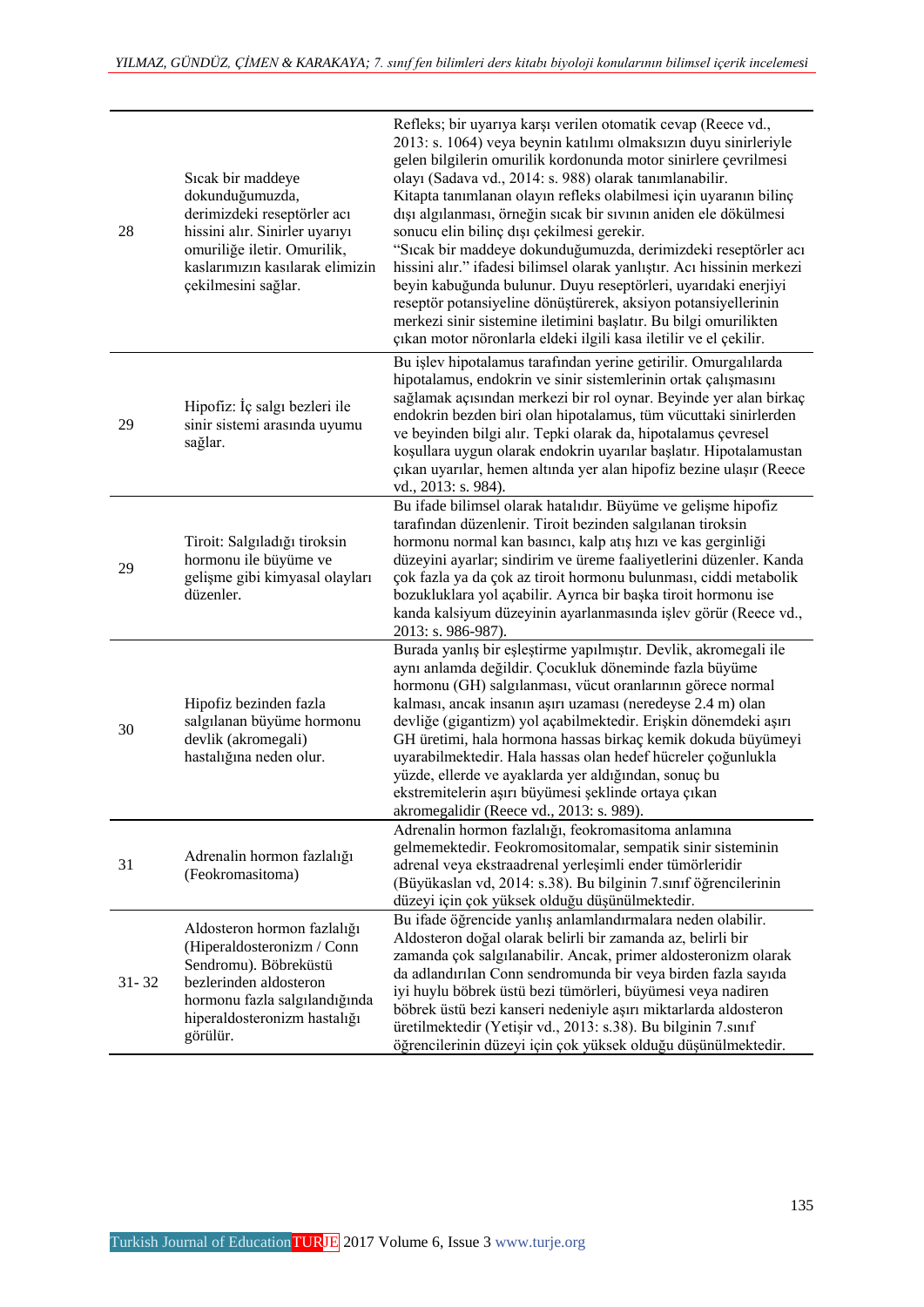| 36 | "Sinirlerin çıktığı kısımda<br>görüntü oluşmadığından bu<br>kısım kör nokta adını alır. Kör<br>noktanın biraz üst kısmında<br>görüntünün ters oluştuğu<br>kısım sarı leke adını alır. Sarı<br>leke üzerinde görme<br>reseptörleri bulunur. Görüntü<br>görme reseptörleri tarafından<br>algılanır." | Bu ifadede kör noktada neden görüntü oluşmadığı<br>anlatılmamıştır. Ayrıca görüntünün sadece sarı leke üzerinde<br>oluştuğu, reseptörlerin sadece sarı leke üzerinde olduğu algısı<br>oluşmaktadır. İnsan gözünde retina, ışığı algılayan fotoreseptör<br>hücreler içerir. En net görüntünün oluştuğu bölge olan sarı benek<br>(sarı nokta veya fovea), merceğin ve korneanın merkeziyle aynı<br>hat üzerinde olmak üzere retinanın merkezinde konumlanmıştır.<br>Fovea, sadece koni reseptörleri içerir; bu, gündüz (gün ışığında)<br>görüş için bir omurgalı özelleşmesidir. "Kör nokta", optik sinirin<br>retinanın dışına çıktığı bölge olduğundan, fotoreseptör hücreler<br>bulunmaz. Bu nedenle kör nokta üzerine odaklanan ışık<br>algılanamaz (Simon vd., 2017: s.590-591). Retinanın dışında da<br>çubuk reseptörler bulunur. Gece koşulları altında, görüntünün en<br>net olduğu yer, foveanın merkezinde değil onun kenar<br>kısımlarındadır (Hickman, vd., 2016: s.733).                                                                                                                                                                                  |
|----|----------------------------------------------------------------------------------------------------------------------------------------------------------------------------------------------------------------------------------------------------------------------------------------------------|-----------------------------------------------------------------------------------------------------------------------------------------------------------------------------------------------------------------------------------------------------------------------------------------------------------------------------------------------------------------------------------------------------------------------------------------------------------------------------------------------------------------------------------------------------------------------------------------------------------------------------------------------------------------------------------------------------------------------------------------------------------------------------------------------------------------------------------------------------------------------------------------------------------------------------------------------------------------------------------------------------------------------------------------------------------------------------------------------------------------------------------------------------------------------|
| 37 | İç Kulak: İçi sıvı doludur.<br>Dalız, salyangoz ve yarım<br>daire kanalları bu kısımda<br>bulunur. İç kulak işitmenin<br>yanı sıra vücudun dengesini<br>sağlayarak beyinciğe denge<br>görevinde yardımcı olur.                                                                                     | İç kulağın içi sıvı dolu değildir. Bu ifade öğrenci tarafından yanlış<br>anlamlandırılabilir. Ayrıca, sayfadaki şekilde yarım daire<br>kanalları gösterilmesine karşın, yazılı metinde bu yapıların<br>dengenin sağlanmasında işlev gördüğünden bahsedilmemiştir.<br>İç kulak şakak (temporal) kemiğinin belli bir parçasının içine<br>yerleşmiştir. Bu kısım kemik labirenttir. Kemik labirentin içinde<br>perilenf, zar labirentin içinde endolenf sıvısı bulur (Solomon,<br>2003: s.123). İç kulak, içi sıvı dolu odacıklardan oluşmuştur;<br>bunlar arasında dengenin sağlanmasında işlev gören yarım daire<br>kanalları ve işitmede işlev gören kıvrılmış bir kemik odacık olan<br>kohlea (Latincede "salyangoz" demek) yer alır (Reece vd., 2013:<br>s.1091).<br>Memelilerin iç kulağındaki denge organı (vestibüler sistem),<br>kemik olan üç tane yarım daire kanalından, tulumcuk (sacculus)<br>ve kesecik (utriculus) adı verilen iki kemik odacıktan oluşmuştur.<br>Tüm vestibüler sistem, endolenf adı verilen bir sıvı ile doludur.<br>Yarımdaire kanallarındaki endolenf, başınızın pozisyonunu<br>değiştirince hareket eder (Sadava vd., 2014: s.975). |
| 40 | Şekil. Dilin tat almaya duyarlı<br>kısımları ve tat alma hücreleri.<br>"Farklı tatları alan tat<br>tomurcukları dilin farklı<br>bölgelerinde yoğunlaşmıştır.<br>Dilin uç kısmı tatlıya, uca<br>yakın yanları tuzluya, arkaya<br>yakın yanları ekşiye, arka<br>kısmı acıya daha duyarlıdır."        | Şekil ve verilen bilgi yaygın olarak yerleşmiş bir kavram<br>yanılgısıdır.<br>İnsanlar ve diğer memeliler, beş çeşit tadı algılayabilir. Yıllardır<br>birçok araştırmacı, tat alan hücrenin birden fazla çeşitte reseptörü<br>olabileceğini varsaydı. Memelilerde tat alınmasından sorumlu<br>reseptör hücreler, tat tomurcukları şeklinde organize olmuş olan<br>değişime uğramış epitel hücrelerdir; tat tomurcukları, ağız ve<br>dilin değişik bölgelerine yayılmış olarak bulunur.<br>Dildeki tat tomurcuklarının çoğu, papilla denen meme<br>biçimindeki çıkıntılarla birlikte yer alır. Tat tomurcuklarına sahip<br>dilin herhangi bir bölgesi, beş çeşit tattan herhangi birini<br>algılayabilir. (Böylece, dilin sıklıkla çıkartılan "tat haritası", kesin<br>değildir) (Reece vd., 2013: s.1101-1102).<br>Temel tat duyuları beş küme halinde gruplandırılabilir. Bunlar<br>ekși, tuzlu, tatlı, acı ve lezzetli (umami) dir. Yapılan araştırmalar,<br>tat maddesi düşük derişimde iken, her tat tomurcuğunun beş<br>temel tat uyarısından bir tanesine en fazla yanıt verdiğini<br>göstermiştir (Hall, 2017: s.685-687).                                     |
| 45 | Göz merceğinin yapısındaki<br>bozukluk nedeniyle cisimlerin<br>görüntüsü retinanın önünde<br>oluşur. Yakın görülür, uzak<br>mesafedeki cisimler net<br>görülemez. Bu göz kusuruna<br>miyop denir.                                                                                                  | Uzağı göremeyen bir göz küresi, normalden uzun olup, uzaktaki<br>cisimleri retinanın üzeri yerine önüne odaklar. Yani miyopluk,<br>göz küresi normalden daha uzun olduğu ve uzaktaki cisimler<br>retinanın önünde odaklandığı zaman ortaya çıkar (Simon vd.,<br>2017: s.591).                                                                                                                                                                                                                                                                                                                                                                                                                                                                                                                                                                                                                                                                                                                                                                                                                                                                                         |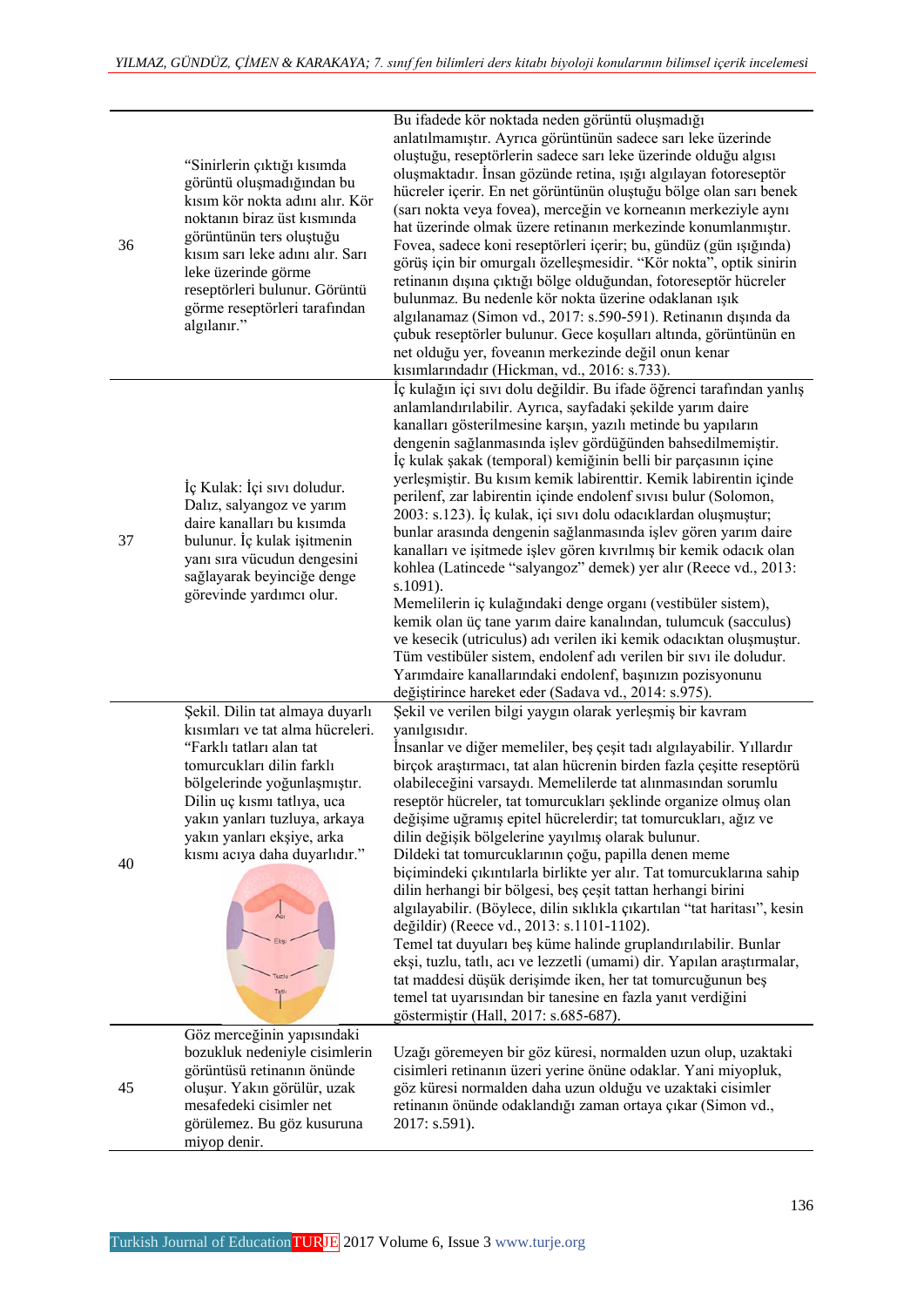| 45 | Göz küreselliğini<br>kaybettiğinde ise astigmat<br>denilen göz kusuru oluşur.                                                                                                                    | Bu ifade bilimsel olarak doğru olmayıp, öğrencilerde yanlış<br>öğrenmelere yol açabilir. Astigmatizm, şekli düzgün olmayan<br>mercek veya kornea nedeniyle oluşur. Bu tip bir şekil bozukluğu,<br>ışığın retina üzerinde bir noktada düzgün birleşmemesine yol<br>açar. Mercek veya korneanın şekil bozukluğu nedeniyle bulanık<br>görme (Simon vd., 2017: s.591).                                                                                                                                                                                                                                                                                                                                       |
|----|--------------------------------------------------------------------------------------------------------------------------------------------------------------------------------------------------|----------------------------------------------------------------------------------------------------------------------------------------------------------------------------------------------------------------------------------------------------------------------------------------------------------------------------------------------------------------------------------------------------------------------------------------------------------------------------------------------------------------------------------------------------------------------------------------------------------------------------------------------------------------------------------------------------------|
| 51 | Soru 1. Yumurta, sindirim<br>sisteminin hangi kısımlarında<br>kimyasal sindirime uğrar?<br>A. Ağız-mide<br>B. Mide-ince bağırsak<br>C. Mide- kalın bağırsak<br>D. Yemek borusu- ince<br>bağırsak | Yumurtanın bileşiminde su, protein, yağ, karbonhidrat, bazı<br>vitaminler ve mineraller bulunur. İnsanda karbonhidratların<br>sindirimi tükrük amilazı aracılığı ile ağızda başlar. Proteinler<br>mide ve ince bağırsakta, yağlar ise ince bağırsakta kimyasal<br>sindirime uğrar (Reece vd., 2013: s.886). Soru, yumurtanın<br>sadece protein içerdiği düşüncesiyle sorulmuştur. Bu nedenle soru<br>bilimsel ve ölçme tekniği açısından öğrencilerde yanlış<br>öğrenmelere neden olabilir.                                                                                                                                                                                                              |
| 51 | Soru 2. Aşağıdaki besin<br>gruplarından hangisinin<br>kimyasal sindirimi ağızda<br>başlar?<br>A. Süt ve süt ürünleri<br>B. Meyve grubu<br>C. Sebze grubu<br>D. Karbonhidrat grubu                | Soruda çok sayıda besin, gruplandırılarak resimleriyle birlikte<br>verilmiştir. Ağızda polisakkaritler (nişasta, glikojen) tükrükteki<br>amilaz enzimiyle sindirilmeye başlar (Reece vd., 2013: s.886).<br>Bitki hücreleri gerektiğinde kullanılabilen bir şeker deposu<br>sağlayarak, nişasta depolar. Tohumlar ve yumurtalar depo<br>proteinleri açısından zengindir (Simon vd., 2017: 42-46). Bu<br>soruda B ve C seçeneğinde verilen sebze ve meyve grubu<br>içeriklerinde nişasta da bulunmaktadır. Dolayısı ile onların<br>içeriğindeki nişasta da ağızda sindirilmeye başlar. Bu nedenlerle<br>soru bilimsel olarak ve ölçme tekniği açısından öğrencilerde<br>yanlış öğrenmelere neden olabilir. |
| 52 | Soru 6. Sağlıklı bir insanın<br>gözüne ait kısımlar<br>numaralandırılmıştır.<br>Görüntünün oluştuğu kısım<br>hangi numara ile<br>belirtilmiştir?<br>A. 1 B. 2 C. 3 D. 4                          | İnsan gözünde cisimlerin görüntüsü retinadaki sarı benek üzerine<br>düşer. Fotoreseptörlerde meydana gelen aksiyon potansiyeli optik<br>sinir tarafından beynin görme merkezine iletilir. Beyin<br>kabuğundaki görme merkezinde görüntü üç boyutlu olarak<br>algılanır (Simon vd., 2017: s.589-590). Bu açıklama<br>doğrultusunda, soru ölçme tekniği açısından değerlendirildiğinde<br>yanlış algılamalara neden olabilir. Sarı beneğin sorulabilmesi için<br>"Cismin görüntüsü gözde hangi bölgeye düşer?" denilmesi<br>uygundur. Çünkü görüntünün algılanması beyin kabuğundaki<br>görme merkezinde gerçekleşir.                                                                                      |
| 53 | Soru 7. Acı biber yiyen bir<br>kişinin dilinde numaralı<br>kısımlardan hangisi daha<br>yoğun uyarılır?<br>A. 1 B. 2 C. 3<br>D.4                                                                  | Soruda, dilin tatların iyi alındığı bölgeler şeklinde<br>gruplandırılması, yaygın olarak görülen bir kavram yanılgısını<br>tekrarlamaktadır.<br>Tat tomurcuklarına sahip dilin herhangi bir bölgesi, beş çeşit<br>tattan herhangi birini algılayabilir. Böylece, dilin sıklıkla<br>çıkartılan "tat haritası", kesin değildir (Reece vd., 2013: s.1101-<br>1102).                                                                                                                                                                                                                                                                                                                                         |
| 53 | Soru 10. Hangi iki duyu<br>organı arasındaki ilişki daha<br>bağlantılıdır?<br>A. Görme-koklama<br>B. Koklama-tatma<br>C. Dokunma-tatma<br>D. Dokunma-koklama                                     | Soru kökü açık olmayıp, öğrenciler tüm seçenekleri doğru kabul<br>edebilir. Ölçme tekniği açısından okuyucu, sorunun ne istediğini<br>anlamak zorunda bırakılıyor. Yanıtı B seçeneği olan bu soru<br>"Aşağıdaki hangi iki duyu organında reseptörler benzer şekilde<br>uyarılır" şeklinde sorulabilir.                                                                                                                                                                                                                                                                                                                                                                                                   |
| 81 | "İnsanlar, bitkileri<br>yediklerinde bitkide<br>depolanmış besinleri<br>vücutlarına almış olurlar."                                                                                              | Bitkilerde nişasta, yağ, protein bulunabilir. İnsan bu besinleri<br>içeren bitkileri yediğinde bu besinleri "aynı şekilde" vücuduna<br>alamaz. Örneğin, bitkilerdeki depo karbonhidrat nişastadır, ancak<br>sindiriminden sonra yapı birimleri olan glikoz kana emilebilir.<br>Hayvanlar, süreklilik gösteren ATP gereksinimini karşılamak<br>için, karbonhidratlar, proteinler ve lipitlerin yer aldığı besin<br>maddelerini, hücresel solunumda ve enerji depolanmasında<br>kullanmak amacıyla yerler ve sindirirler (Reece vd, 2013: s.876).                                                                                                                                                          |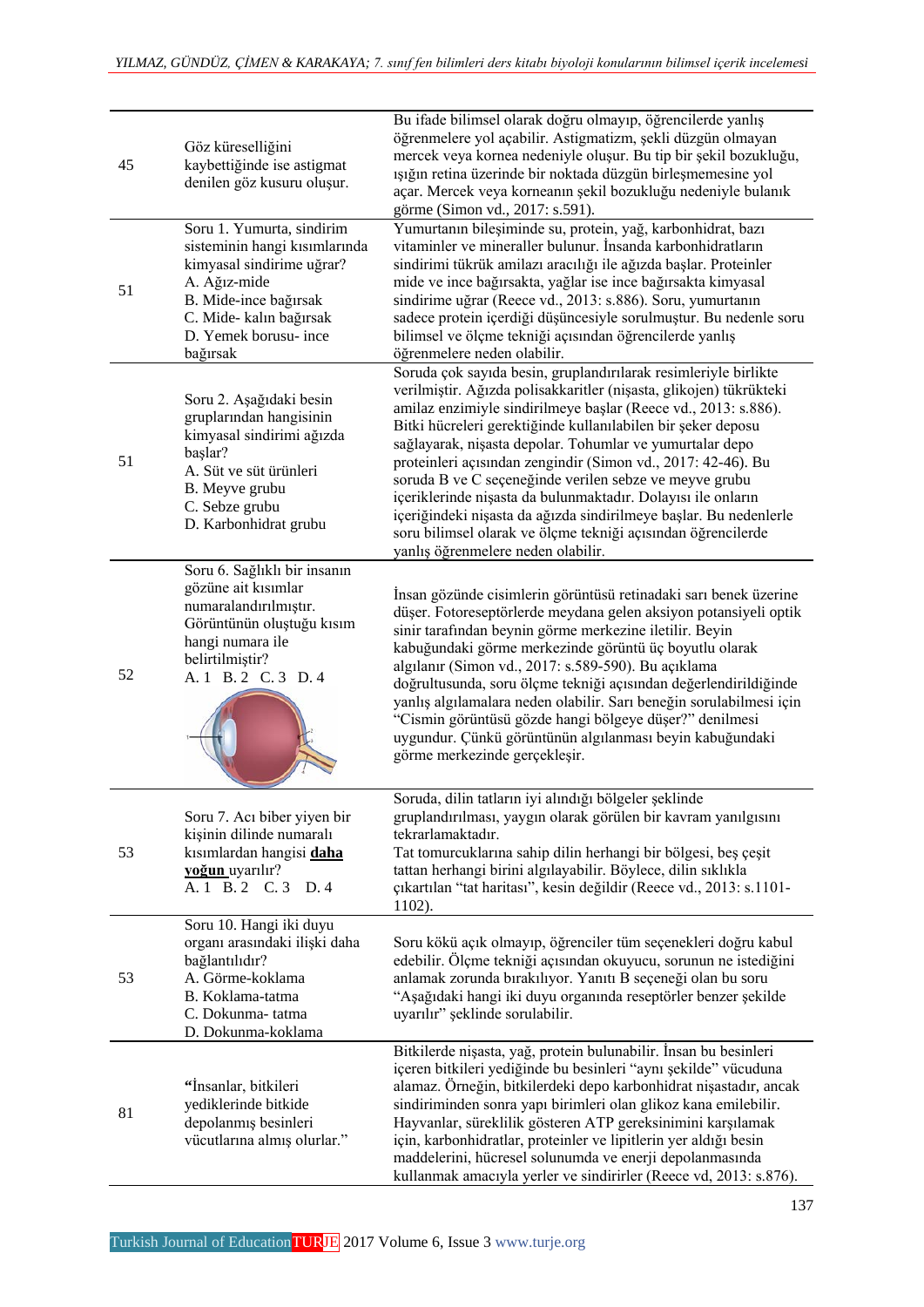|    |                                                                     | Bu ifadede kavram yanılgısı bulunmaktadır. Hayvanlar, besindeki   |
|----|---------------------------------------------------------------------|-------------------------------------------------------------------|
|    | "Sindirimle besinlerdeki"<br>kimyasal bağ enerjisi açığa<br>çıkar." | proteinleri, karbonhidratları, nükleik asitleri, yağları ve       |
|    |                                                                     | fosfolipitleri doğrudan kullanamadıkları için kimyasal sindirim   |
|    |                                                                     | gereklidir (Reece vd., 2013: s. 880). Besinler öncelikle büyük ve |
|    |                                                                     | karmaşık moleküller halinde olduklarından, hayvan hücrelerince    |
| 81 |                                                                     | kullanılamazlar. Vücudun bu besinleri yararlı kılabilmek için     |
|    |                                                                     | parçalaması gereklidir. Yeme, besinlerin alınmasıdır. Sindirim,   |
|    |                                                                     | vücudun besinleri alabileceği ölçüde moleküllerine parçalamaktır. |
|    |                                                                     | Emilim, küçük besin moleküllerinin sindirim kanalını döşeyen      |
|    |                                                                     | hücreler tarafından alınmasıdır (Simon vd., 2017: s. 94, s.475)   |
|    |                                                                     | Sindirimle besinler yapı birimlerine dönüştürülür. Bu süreç bir   |
|    |                                                                     | hidroliz olup enerji elde edilmez. Enerji, hücrelerde hücre       |
|    |                                                                     | solunumu, oksijensiz solunum ve fermantasyon süreçleriyle elde    |
|    |                                                                     | edilir (Sadava, 2014: s.184).                                     |

Tablo 1 incelendiğinde; vitaminlerin emiliminin kalın bağırsakta olduğunun kabul edildiği, yağların fiziksel sindiriminde sadece safranın etkili olduğu, midede proteinlerin sindiriminde çok sayıda enzimin işlev gördüğü, yağların tamamen ince bağırsaklardan emilerek kana karıştığı, besinlerin sindirilmesiyle vücutta atık maddelerin boşaltım sistemini oluşturan yapı ve organlarca vücuttan uzaklaştırıldığı, proteinlerin sindirimi ile azotlu metabolik atıkların oluştuğu şeklinde algılamalara neden olacak ifadelerin bulunduğu görülmektedir.

Ayrıca refleks olayı, endokrin bezlerin işlevleri gibi konularda yanılgıların olduğu saptanmıştır. Feokromasitoma ve Conn sendromu gibi kavramların ise öğrencilerin seviyesinin üzerinde olduğu düşünülmektedir. Refleks, gözde görüntünün oluşması, iç kulağın yapısı ve denge işlevi, dilde tatların algılandığı bölgeler, miyop ve hipermetrop kavramları, besinlerin kimyasal bileşimleri, sindirim, emilme ve besinlerden enerji elde edilmesi konularında öğrencilerde kavram yanılgılarına neden olabilecek ifadelere rastlanmıştır.

Araştırmada, Ortaokul 7.sınıf Fen Bilimleri ders kitabında ''Kuvvet ve Enerji Ünitesi'' incelenmiş elde edilen bulgular Tablo 2'de verilmiştir.

| Kuvvet ve enerji ünitesinde belirlenen bilimsel hatalar |                                                                                                                                                                                                                         |                                                                                                                                                                                                                                                                                                                                                                                                                                                                                                                                                                                                                                                                                                                                                                                                                                                                                                                                                                                                                                                                                                                                                                                                                                                                                                                                                                                                                                                                                                                                                                                                                      |  |
|---------------------------------------------------------|-------------------------------------------------------------------------------------------------------------------------------------------------------------------------------------------------------------------------|----------------------------------------------------------------------------------------------------------------------------------------------------------------------------------------------------------------------------------------------------------------------------------------------------------------------------------------------------------------------------------------------------------------------------------------------------------------------------------------------------------------------------------------------------------------------------------------------------------------------------------------------------------------------------------------------------------------------------------------------------------------------------------------------------------------------------------------------------------------------------------------------------------------------------------------------------------------------------------------------------------------------------------------------------------------------------------------------------------------------------------------------------------------------------------------------------------------------------------------------------------------------------------------------------------------------------------------------------------------------------------------------------------------------------------------------------------------------------------------------------------------------------------------------------------------------------------------------------------------------|--|
| Sayfa No                                                | Hatalı veya Tartışmalı İfade                                                                                                                                                                                            | Doğru Açıklama                                                                                                                                                                                                                                                                                                                                                                                                                                                                                                                                                                                                                                                                                                                                                                                                                                                                                                                                                                                                                                                                                                                                                                                                                                                                                                                                                                                                                                                                                                                                                                                                       |  |
| 66                                                      | "Balıklar, su içerisinde<br>bulundukları derinliğe bağlı<br>olarak farklı miktarda<br>basınca maruz kalır. Bazı<br>balık türleri yüksek basınca<br>dayanamadıklarından,<br>suyun derin olduğu<br>kısımlarda yaşayamaz." | Fizik alanındaki "Kuvvet ve Enerji" ünitesi kapsamında balıklarla<br>ilgili verilen bu bilgi bilimsel olarak yanlış olup, öğrencilerde<br>kavram yanılgılarına neden olabilir. Balıkların farklı derinliklerde<br>yaşayabilmesi habitat tercihlerinden, anatomik özelliklerinden ve<br>uyum yeteneklerinden dolayıdır.<br>Pek çok balıkta suda batmadan kalabilmede işlev gören yüzme<br>kesesi bulunur. Bir alabalık veya turnabalığı, havadan 800 kat<br>daha yoğun bir ortamda, yüzme kesesine hava doldurarak veya<br>boşaltarak, nötral yüzdürme kuvvetini değiştirmek suretiyle su<br>içerisinde hareketsiz kalabilir. Kemik, kan ve diğer dokuların<br>aksine gaz sıkıştırılabilir ve derinlik değiştikçe balığın hacmi de<br>değişir. Balık daha derinlere gittikçe çevredeki su tarafından<br>uygulanan yüksek basınç, yüzme kesesindeki gazı sıkıştırarak<br>balığın batmazlığını azaltır ve balık batmaya başlar. Balık yukarı<br>doğru yüzerken çevredeki suyun basıncının azalmasından dolayı<br>yüzme kesesindeki gaz genleşir ve balık daha hafifleyerek yukarı<br>doğru çıkar. İçerideki gaz uzaklaştırılmadığı surece yüzme kesesi<br>genişlemeye devam ettiğinden balık gittikçe daha fazla hızlanarak<br>yukarı doğru yükselir (Hickman vd., 2016: s.497 ve 527).<br>Yüzme keseleri sabit yapılar değildir; farklı derinliklerde su<br>basıncının değişmesi ile hacimleri değişir. Yüzme keseleri gaz<br>dolu balıklar 7000 metreden avlanabilmektedir. O derinlikte su<br>basıncını dengelemek için yüzme kesesi içindeki gaz basıncı 700<br>atmosferdir (Morrissey ve Sumich, 2016: s.361-363). |  |

Tablo 2.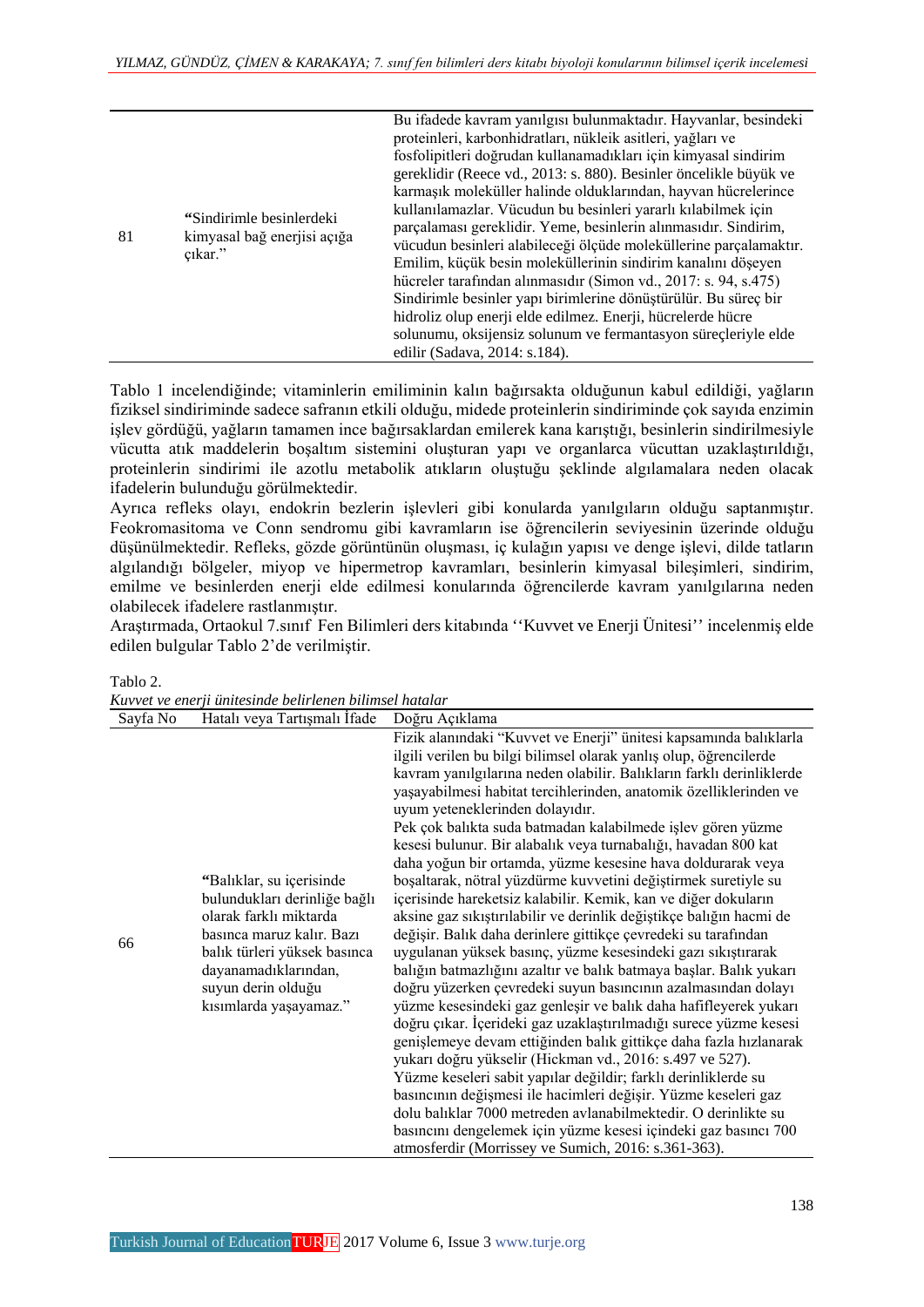Tablo 2' de, kuvvet ve enerji ünitesinde, sıvı basıncını etkileyen değişkenler başlığı altında; balıkların çoğunluğunda derinlere inme ve yukarıya çıkmada yüzme kesesinin içindeki gaz miktarının değişimiyle dış basınca karşı ayarlama yapabildiğinin dikkate alınmadığı belirlenmiştir.

Araştırmada, MEB Ortaokul 7.sınıf ders Fen Bilimleri kitabında ''İnsan ve Çevre İlişkileri Ünitesi'' incelenmiş ve elde edilen bulgular Tablo 3'de verilmiştir.

Tablo 3.

*İnsan ve çevre ilişkileri ünitesinde belirlenen bilimsel hatalar*

| Sayfa No | Hatalı veya Tartışmalı İfade                                                                       | Doğru Açıklama                                                                                                                                                                                                                                                                                                                                                                                                                                                                                                                                                                                                                                                                                                                                                                                                                                                                                                                                                                                                                         |
|----------|----------------------------------------------------------------------------------------------------|----------------------------------------------------------------------------------------------------------------------------------------------------------------------------------------------------------------------------------------------------------------------------------------------------------------------------------------------------------------------------------------------------------------------------------------------------------------------------------------------------------------------------------------------------------------------------------------------------------------------------------------------------------------------------------------------------------------------------------------------------------------------------------------------------------------------------------------------------------------------------------------------------------------------------------------------------------------------------------------------------------------------------------------|
| 171      | Biyo-cesitlilik, bir<br>ekosistem veya tüm<br>dünyada bulunan yaşam<br>formlarının çeşitliliğidir. | MEB 7. Sınıf Fen Bilimleri Dersi Öğretim Programı'nda biyo-<br>çeşitlilikle ilgili "Biyo-çeşitliliğin doğal yaşam için önemini<br>sorgular" ve "Biyo-çeşitliliği tehdit eden faktörleri, araştırma<br>verilerine dayalı olarak tartışır ve çözüm önerileri üretir."<br>kazanımları bulunmaktadır. Kitapta yapılan tanım biyoçeşitliliği,<br>sadece tür çeşitliliği yönünde ele almaktadır.<br>Biyoçeşitlilik kavramı; genetik çeşitlilik, tür çeşitliliği ve<br>ekosistem çeşitliliğini kapsar. Böylece, biyoçeşitlilik kaybı,<br>bireysel türlerin akıbetinden çok daha fazlasını kapsar (Simon<br>vd., 2017: s.426). "Biyoçeşitlilik" terimi çok anlamlıdır.<br>Biyoçeşitlilik, bir tür içerisindeki genetik varyasyonun derecesi<br>olarak tanımlanabilir. Ayrıca biyoçeşitlilik belirli bir<br>komünitedeki tür zenginliği bakımından da tanımlanabilir. Büyük<br>ölçüde, biyoçeşitlilik ekosistemlerin içindeki ve arasındaki<br>karmaşık etkileşimler olan ekosistem çeşitliliğini de kapsar<br>(Sadava vd., 2014: s.1243-1244). |

Tablo 3'de biyoçeşitliliğin sadece tür çeşitliliği anlamıyla ele alındığı görülmüştür. Ünitenin geri kalan kısımlarındaki bilimsel açıklamaların yerinde ve örneklerin konuyu açıklamada yeterli olduğu düşünülmektedir.

# **TARTIŞMA ve SONUÇLAR**

Araştırmada, Ortaokul 7.sınıf Fen Bilimleri ders kitabında yer alan biyoloji konularının bilimsel içerik bakımından incelenmiştir. Ders kitabında yer alan biyoloji konularındaki bilimsel hatalar belirlenmiş ve gerekli kaynak kitaplar referans gösterilerek doğru bilgiler araştırma bulgularında verilmiştir.

Araştırma bulguları, Ortaokul 7.sınıf Fen Bilimleri ders kitabında yer alan ''Vücudumuzdaki Sistemler Ünitesi'' ile ilgili vitamin ve yağların geri emilimi mekanizmaları hakkında hataların olduğu belirlenmiştir. Araştırmada, besinlerin (protein, yağ) sindirim mekanizmaları ve proteinlerin vücuttan uzaklaştırma mekanizmaları hakkında hataların olduğu da tespit edilmiştir. Güngör ve Özgür (2009) araştırma bulgularında, öğrencilerin sindirim ve boşaltım sistemi organları arasında yanlış ilişki kurduklarını ve bu durum öğrencilerde didaktik kökenli kavram yanılgılarının oluşmasına neden olduğunu belirlemişlerdir. Benzer şekilde Carvalho, Silva ve Clement'in (2003), Portekiz'deki öğrenciler ile ilgili yaptıkları araştırmanın bulguların da, ders kitaplarında sindirim ve dolaşım sistemi organları arasındaki ilişkinin olmadığı, bu durumunda öğrencilerde öğrenme engeli oluşturduğunu belirlemişlerdir. Clément ve Tunnicliffe (2002) ise araştırma bulgularında, sindirim sisteminin öğrenilmesinde iki temel engelin olduğunu ifade etmiştir. Bu engeller:

1. Sindirim sisteminin bir başlangıcı bir sonu olan, arada hiçbir geçirgenliği olmayan bu nedenle de kana emilimi ile ilgili hiçbir çizime rastlayamadığımız bir tüp olarak tanımlanması

2. Sindirim sisteminde katı besinlerin sindiriminin gerçekleştiğinin düşünülmesi (Clément ve Tunnicliffe, 2002).

Tekkaya ve ark. (2000) araştırma bulgularında, biyoloji öğretmen adaylarının sindirim, solunum, boşaltım sistemi, enzim konularında kavram yanılgılarının olduğunu vurgulamışlardır. Kabapınar (2007) araştırma bulgularında, ilköğretimden lisans düzeyine kadar öğrencilerde kavram yanılgılarının olduğunu ve bunun önemli bir sebebinin ders kitaplarından kaynaklandığını belirtmiştir. Fransa'da yazılan yeni kitaplarda ise başta bağırsaklar olmak üzere sindirim sistemi organlarının şekilleri eklenmiş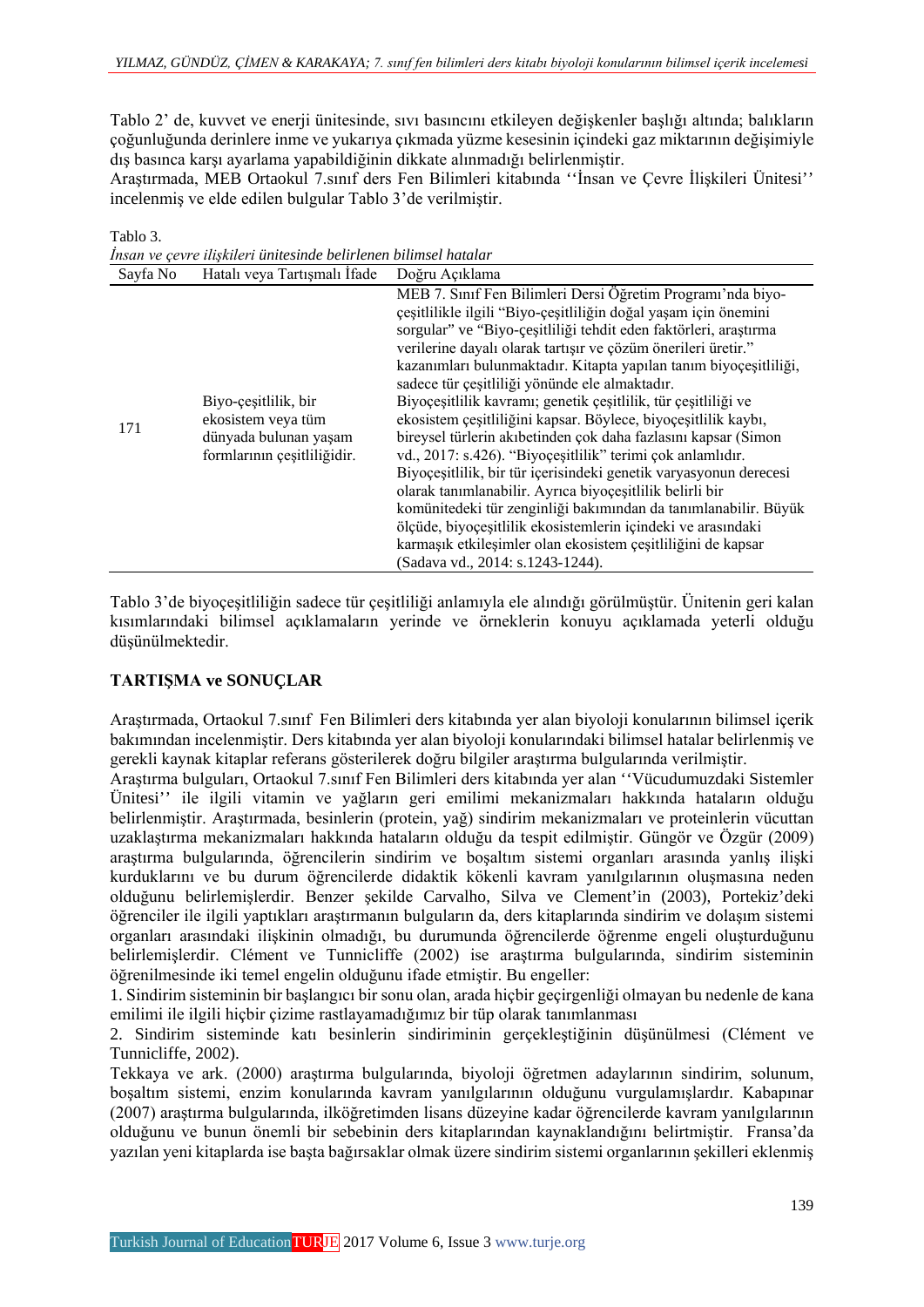ve sonrasında öğrencilerin kavram yanılgılarında azalmalar olduğu tespit edilmiştir (Carvalho, Silva ve Clement, 2007).

Ayrıca araştırmada, duyu organları, görme olayı, görme kusurları, refleks ve endokrin bezlerle ilgili hataların olduğu ortaya çıkartılmıştır. Feokromasitoma ve Conn sendromu gibi kavramların ise öğrencilerin seviyesinin üzerinde olduğu düşünülmektedir. Tekkaya, Çapa ve Yılmaz (2000) ve Gündüz ve ark. (2016) yaptıkları araştırmada öğrencilerin biyolojinin çeşitli konularında öğrenme güçlükleri yaşadıklarını belirlemişlerdir. Ecevit ve Şimşek (2017) kavram öğretiminde öğretmenlerin en çok zorlandığı biyoloji konular arasında sistemlerin olduğunu belirtmişlerdir. Guesne (1985), Çökelez ve Yaşar (2015) araştırma bulgularında, öğrencilerin görme olayı ile ilgili kavram yanılgılarının olduğunu belirlemişlerdir. Bu çalışmalar, araştırmanın bulgularını ve önemini desteklemektedir.

Araştırma bulguları, Ortaokul 7.sınıf Fen Bilimleri ders kitabında yer alan ''Kuvvet ve Enerji Ünitesi'' ile ilgili sıvı basıncını etkileyen değişkenler başlığı altında hataların olduğu belirlenmiştir. Balıkların çoğunluğunda derinlere inme ve yukarıya çıkmada yüzme kesesinin içindeki gaz miktarının değişimiyle dış basınca karşı ayarlama yapabildiğinin dikkate alınmadığı anlaşılmaktadır.

Araştırma bulguları, Ortaokul 7.sınıf Fen Bilimleri ders kitabında yer alan ''İnsan ve Çevre İlişkileri *Ünitesi''* ile ilgili biyoçeşitliliği sadece tür çeşitliliği anlamında değerlendirilmesinin hatalı olduğu belirlenmiştir. Çobanoğlu ve ark. (2009) araştırma bulgularında, 10.sınıf biyoloji test kitaplarında ekoloji ile ilgili konularda hataların olduğunu belirlemişlerdir. Benzer bulgular Tekkaya ve ark. (2000) tarafından da belirlenmiştir. Bu sonuçlar araştırmanın bulgularını desteklemektedir.

### **Öneriler**

Yapılan çalışmalar, ders kitaplarında önemli hataların olduğu ve bunların öğretim materyali olarak kullanılmasının yanlış öğrenmelere neden olacağını göstermiştir. Bu nedenle gerek ders kitaplarının gerekse öğretmenlerin bilimsel hatalardan arındırılmış bilgileri aktarması gerekmektedir. Araştırmada elde edilen sonuçlar doğrultusunda aşağıdaki önerilere yer verilmiştir;

Ortaokul 7.sınıf Fen Bilimleri ders kitabındaki yer alan vücudumuzda sistemler, kuvvet ve enerji, insan ve çevre ilişkileri üniteleri ile ilgili öğrencilerde oluşan kavram yanılgıların belirlenmesine yönelik araştırmalar alanyazın için önemli olacaktır.

Yeni araştırmalarda Ortaokul 7.sınıf fen bilimleri ders kitabındaki fizik ve kimya konularının incelenmesi, ders kitabında yer alan tüm konuların bilimsel içerik bakımından doğruluğunu sağlayacaktır.

Öğretmenlerin, ders ve yardımcı kitapların yanında Dün ya genelinde yaygın olarak kullanılan güncel akademik kitapları da takip etmeleri yararlı olacaktır.

Ders kitapları hazırlanırken TTKB tarafından yazarlara kavram yanılgılarıyla ilgili bilgilerin verilmesi yerinde olacaktır.

TTKB tarafından hazırlatılan ve komisyonlarda başarılı bulunan kitapların alanda uzman bilim insanları tarafından yeniden incelenmesi sağlanmalıdır.

TTKB, hali hazırda okutulan MEB kitaplarında alan uzmanları tarafından belirlenen hataların tüm paydaşlara iletimini sağlamalıdır.

#### **KAYNAKLAR**

Alkan, C. (1996**).** Eğitim Teknolojisi**.** Ankara: Atilla Kitabevi.

Aşçı, Z., Özkan, Ş., Tekkaya, C. (2001). Students' misconceptions about respiration. *Eğitim ve Bilim, 26*(120), 29- 36.

Atici, T., Samancı, N.K. ve Özel, Ç.A. (2007). İlköğretim fen bilgisi ders kitaplarının biyoloji konuları yönünden eleştirel olarak incelenmesi ve öğretmen görüşleri. *Türk Eğitim Bilimleri Dergisi*, *5*(1), 115-133.

Audesirk, T., Audesirk, G. ve Byers, B.E. *(2006). Life on Earth. Pearson Prentice Hall, 643p., USA.*

- Aycan, Ş., Kaynar, Ü. H., Türkoğuz, S. ve Arı, E. (2002). İlköğretimde kullanılan fen bilgisi ders kitaplarının bazı kriterlere göre incelenmesi. *V. Ulusal Fen Bilimleri ve Matematik Eğitimi Kongresi (16-18 Eylül), Ankara, Bildiriler*, *1*, 246-252.
- Büyükkasap, E. ve Samancı, O. (1998): İlköğretim öğrencilerinin ışık hakkındaki yanlış kavramları*. Gazi Üniversitesi Kastamonu Eğitim Fakültesi Dergisi, 4*(5), 109-120.
- Carvalho, G.S., Silva, R. ve Clément, P. (2007). Historical analysis of portuguese primary school textbooks (1920– 2005) on the topic of digestion. *International Journal of Science Education, 29*(2), 173–19.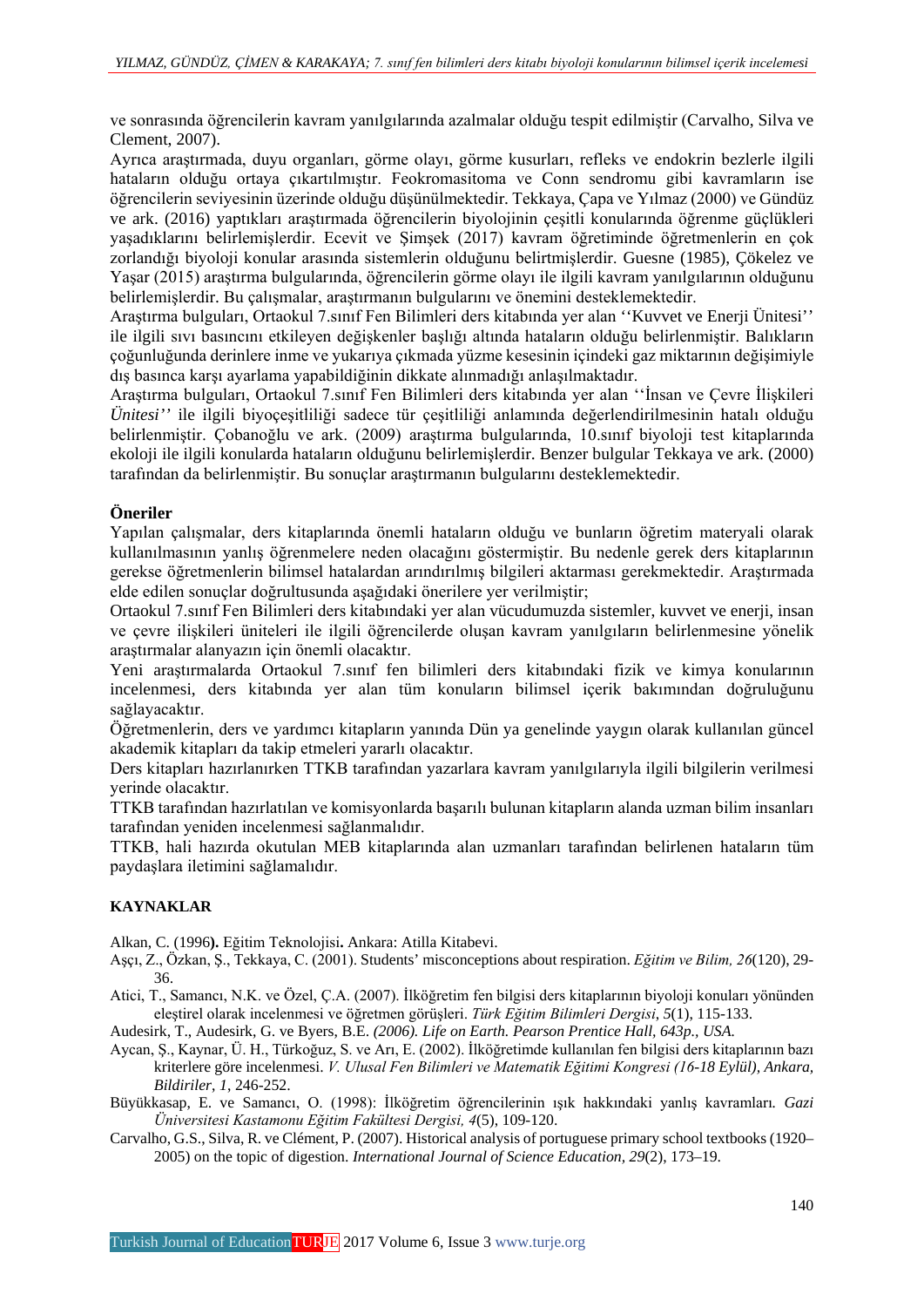- Carvalho, G.S., Silva, R. ve Clément, P. (2003). Epistemological and didactical learning obstacles identified in Portuguese primary school pupils (Synopsis), in ESERA 2003: Research and the Quality of Science Education. ESERA, Noordwijkerhout, CD.
- Chiappetta, E.L., Fillman, D.A. ve Sethna, G.H. (1991). A method to quantity major of scientific literacy in science textbooks. *Journal of Research In Science Teaching, 28*(8),713-725.
- Chiras, D.D. ve Reganold, J.P. (2005). *Natural Resource Conservation, Pearson Education, Inc., 644p., USA.*
- Clément, P. ve Tunnicliffe, S.D. (2002). Digestion / Circulation / Excretion: *First results on the ontogenesis of the continuous tubing conception in U.K. pupils. Poster in Meeting ERIDOB, ENFA, Toulouse.*
- Cobanoglu, E., Sahin, B. ve Karakaya, C. (2009). Examination of thebiologytextbookfor 10th grades in high school education and theideas of thepre-service teachers. *Procedia – Social and Behavioral Sciences, 1*(1), 2504- 2512.
- Çapa, Y. (2000). *An analysis of 9th grade students' misconceptions concerning photosynthesis and respiration in plants,* Yayımlanmamış yüksek lisans tezi, Orta Doğu Teknik Üniversitesi, Ankara.
- Çepni, S., Ayvacı, H. Ş., ve Keleş, E. (2001). Fizik ders kitaplarını değerlendirme ölçeği geliştirmek için örnek bir çalışma. *Milli Eğitim*, *152*, 27-33.
- Çökelez, A. ve Yaşar, S. Ç. (2015). 6. sınıf öğrencilerinin 'görüntü kavramı' ile ilgili kavramsal öğrenmelerinin incelenmesi. *Electronic Turkish Studies, 10*(14), 159-180.
- Davis, M.L. ve Cornwell, M.L. (2008). *Introduction to environmental engineering, Mc-Graw Hill International Edition, 1008p., USA.*
- Demircioğlu, H. ve Geban, Ö. (1996). Fen bilgisi öğretiminde bilgisayar destekli öğretim ve geleneksel problem çözme etkinliklerinin ders başarısı bakımından karşılaştırılması. *Hacettepe Üniversitesi Eğitim Fakültesi Dergisi*, (13),183-185.
- Ecevit, T. ve Şimşek, P. Ö. (2017). Öğretmenlerin fen kavram öğretimleri, kavram yanılgılarını saptama ve giderme çalışmalarının değerlendirilmesi. *İlköğretim Online*, *16*(1),129-150.
- Eichorn, S.E. ve Evert, R.F. (2016). *Raven bitki biyolojisi.* (İ. Türkan, Çev.). Ankara, Palme Yayıncılık.
- Ellis, R. (1997). The empirical evaluation of language teaching materials. *ELT Journal 51,*36-42.
- Eşgi, N. (2005). İlköğretim 5. sınıf bilgisayar ders kitaplarının görsel tasarım ilkelerine göre değerlendirilmesi. *Milli Eğitim Dergisi*, *165*, 34-36.
- Freeman, S. (2011). *Biological science, Pearson Benjamin Cummings, 1127p, USA.*
- Gibson, D.J. (1996). Textbook misconceptions: The climax concept of succession. *The American Biology Teacher*, *58*(3), 135-140.
- Guesne, E. (1985). Light. In R. Driver, E. Guesne ve A. Tiberghien (Eds.), Children's ideas in science. Philadelphia: Open University Press.
- Gündüz, E., Yılmaz, M. ve Çimen, O. (2016). MEB Ortaöğretim 10. sınıf biyoloji ders kitabının bilimsel içerik bakımından incelenmesi. *Bayburt Eğitim Fakültesi Dergisi*, *11*(2), 414-430.
- Güngör, B. ve Özgür, S. (2009). İlköğretim beşinci sınıf öğrencilerinin sindirim sistemi konusundaki didaktik kökenli kavram yanılgılarının nedenleri. *Necatibey Eğitim Fakültesi Elektronik Fen ve Matematik Eğitimi Dergisi*, *3*(2), 149-177.
- Güzel, H. ve Adibelli, S. (2011). 9. sınıf fizik ders kitabının eğitsel, görsel, dil ve anlatım yönünden incelenmesi. *Selçuk Üniversitesi Sosyal Bilimler Enstitüsü Dergisi*, (26), 201-216.
- Hall, J.E. (2017). *Guyton ve Hall Tıbbi Fizyoloji.* (B. Ç. Yeğen, Çev.). Ankara, Güneş Tıp Kitabevleri.
- Hickman, C.P., Roberts, L. ve Larson, A. (2016*). Integrated principles of zoology, Mc-Graw Hill International Edition, 871p., USA.*
- Karamustafaoğlu, O. (2006). Fen ve teknoloji öğretmenlerinin öğretim materyallerini kullanma düzeyleri: Amasya ili örneği. *Atatürk Üniversitesi Bayburt Eğitim Fakültesi Dergisi*, *1*(1), 90-101.
- Kabapınar, F. (2007). Öğrencilerin Kimyasal Bağ Konusundaki Kavram Yanılgılarına İlişkin Literatüre Bir Bakış I: Moleküliçi Bağlar. *Mili Eğitim Dergisi*, *176*, 18-35.
- Kearsey, J. ve Sheila, T. (1999). How useful are the figures in school biology textbooks? *Journal of Biological Education*, *33*(2), 87-94.
- Kelly, A.V. (1989). *Curriculum. Theory and practice*. London.Paul Chapman Publishing Ltd.
- Köse, E. Ö. (2009). Biyoloji 9 ders kitabında hücre ile İlgili metinlerin okunabilirlik düzeyleri. *Journal of Arts and Sciences*, *12,* 141-150.
- Krebs, J. C. (2009). *Ecology (Sixth Edition), Pearson International Edition,* Publishing as Benjamin Cummings, 655 p., USA.
- MEB Talim ve Terbiye Kurulu Başkanlığı [MEB TTKB]. (2013). *Taslak kitap incelemede değerlendirmeye esas olacak kriterler konulu 27040 sayılı, 14.01.2013 tarihli yazı.* Ankara: MEB
- Molles, C.M. 2005: *Ecology (Concepts and Appications),* McGraw-Hill, 622 p., USA.
- Morrissey, J.F. ve Sumich, J.L. (2016). *Deniz yaşamı biyolojisine giriş. (*M. Karataş, *H.H.* Atar, Çev.). Ankara, Nobel Yayıncılık.
- Odum, E.P. ve Barrett, G.W. (2008). *Ekoloji'nin temel ilkeleri. (*K. Işık, Çev.). Ankara., Palme Yayıncılık., 598